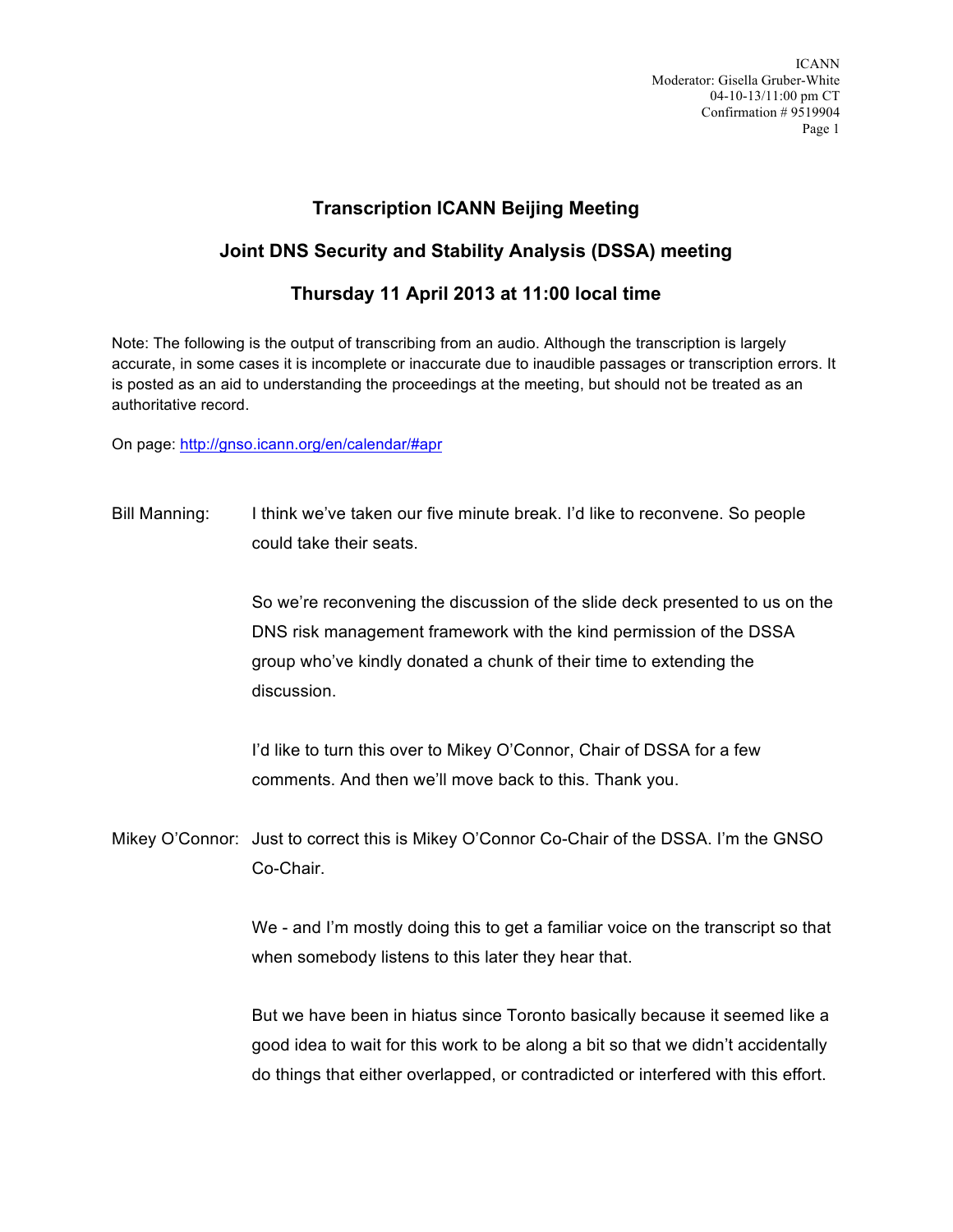And so the really important thing today is to go to, you know, go to work hard on the stuff that Westlake is presenting.

And then at the very end of this maybe quarter after the hour about an hour from now we'll take ten or 15 minutes of the DSSA to just sort of kick around ideas on next steps.

And then we'll clear out promptly by 12:30 because the GAC is mowing in here for a meeting. And they don't book - schedule disruption kindly.

So the DSS - the pure DSSA part of this meeting will be pretty short and pretty pointed. And I think the main and certainly the highest and best use of this time keep working on the Westlake deliverables and see if we can tune those up. Back to you (Bill).

Bill Manning: Thanks Mikey and apologies for - apologies to the co-chairs. So I think because there's been a slight change of the cast of characters around the table we'll just back up a few slides from the end and (Colin) and Richard will be managing this from here forward looking for your comments at various stages of the model with a view to helping develop the final report before Durban. Thank you.

Richard Westlake:Thank you (Bill) and thank you Mikey. And thank your co-chair partly for donating it's time but also for the excellent work that you've done as a forerunner to this and which we have built on.

> Now those who weren't here -- I think most people who were here now were here early -- but I suspect there's a few for whom that's not true but I'm not going to repeat the entire presentation you'll be pleased to hear.

What I want to do is go back and hit a few points in here where we've effectively proposed decisions, or constructs, or models and invite comments on those.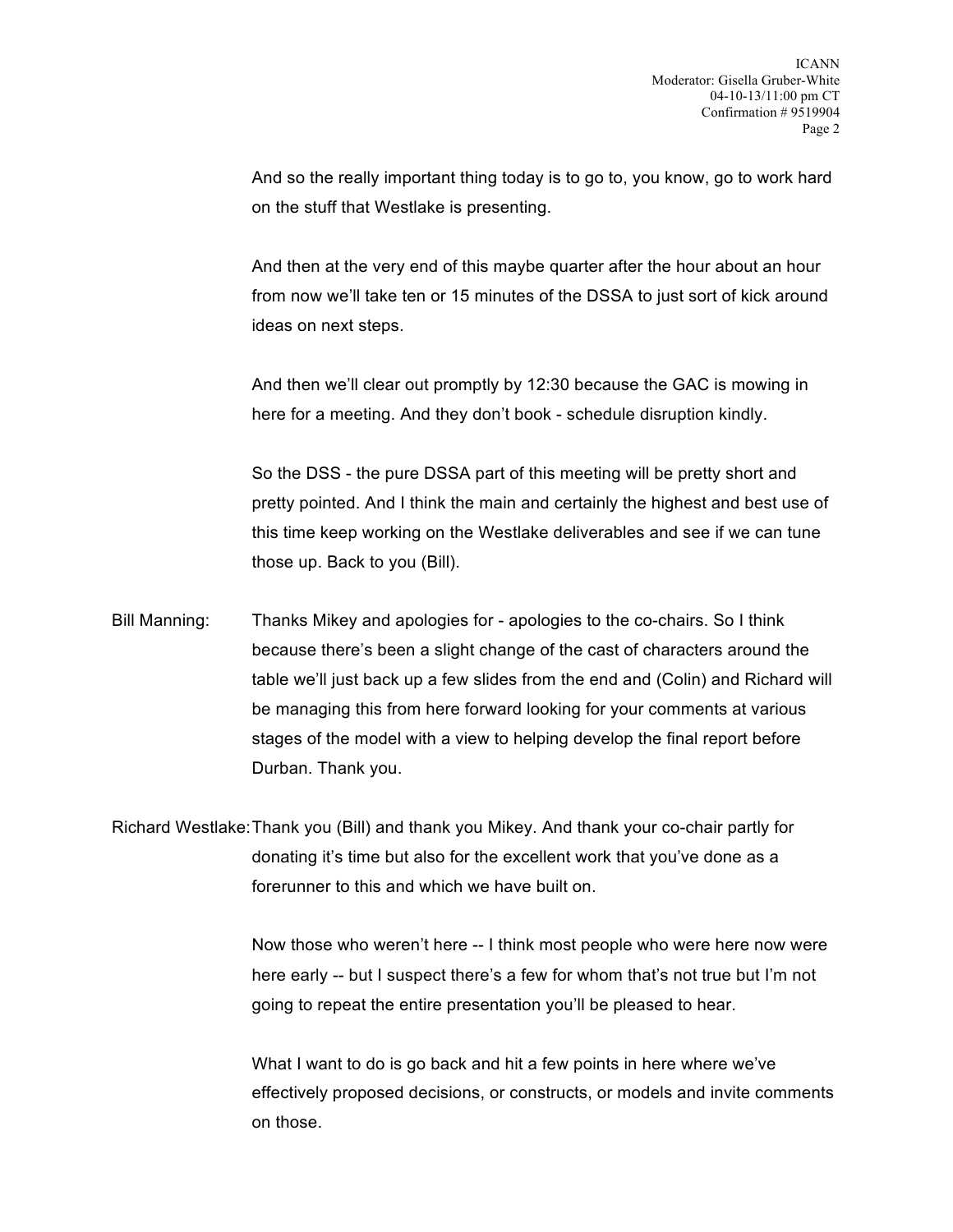And the first point where I'd like to do that is this diagram. This diagram demonstrates two different dimensions of categorization of risks.

Now as you will have heard the (unintelligible) dimension well the annual one that - that's a contradiction. Let me start again.

The ones around the edge the controllable, versus external, versus strategic is with a nod to our Harvard professor a form of risk categorization which has become common in the last few years where you look at controllable those are things that you can manage.

You look at external which are things that are going to happen to you possibly and you do which you can to live with them. I'm being very loose here in my language.

And you look a strategic which consequences of a decision you've made or decision you might be about to make and you're trying to figure out whether you can live with this, or risk, or mitigate it, or even as one of the comments is on the live chat piece that sometimes these are upside risks as well.

So that is one dimension those three categories. And the other is again as seen from an ICANN centric perspective it is the effectively rings of control how far out from ICANN in the organization is the ability to control or manage the risk?

In other words if it's wholly within the corporate within ICANN's sphere of control then that's one way that's one thing whereas if it's something wild and woolly out on that great big Internet out there it may be some flaw that's found in a popularly fielded DNS (unintelligible) than that is something that's that ICANN had little directability.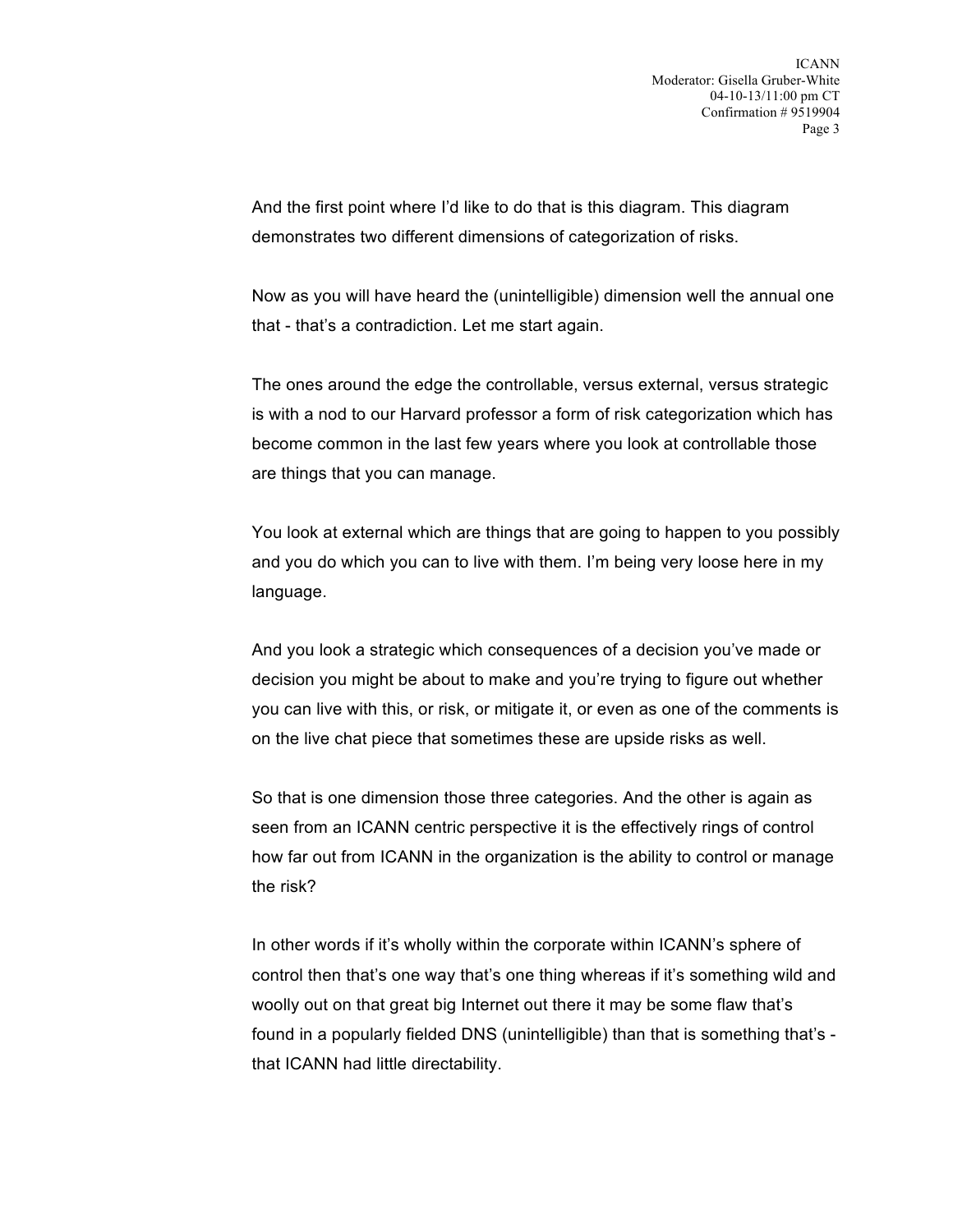Now would be interested to unpick this and see if people believe that there is - that this model is a reasonable one this categorization? And for that I'm going to throw that open for questions.

Bill Manning: Any questions or comments or shall we move forward? We are online by the way there may be comments coming from that direction.

Man: Yes.

Patrick Jones: This is discussing Slide 16 from the deck introduced in the previous session.

(Colin): Thank you Patrick. So I just want to before you move on Richard -- can we just drop back one.

Jim Galvin: So excuse me for one second. So just - Jim Galvin just need to - when you say it's Slide 16 from the deck in the previous session I think it's only fair to point out to the remote participants that you're working from a different slide deck than they are and Slide 16 might not match. So going to have to be a little more careful about telling the remote participants which slide we're on.

Man: So this is the same slide as what is available online that is listed as Slide 16.

(Colin): And if I can add a little comment there the difference is between slides are not very large. And they are the same number of slides. And the other same slides in each deck. They are largely a matter of some verbiage in a couple of examples that are different.

Man: (Unintelligible) okay.

Richard Westlake:All right. Within this - within the previous diagram again we've analyzed this in terms of the actual level of influence ICANN board -- because ICANN some say (unintelligible) board -- but the ICANN board has on the - for the problems the risks that it's trying - seeking to mitigate here.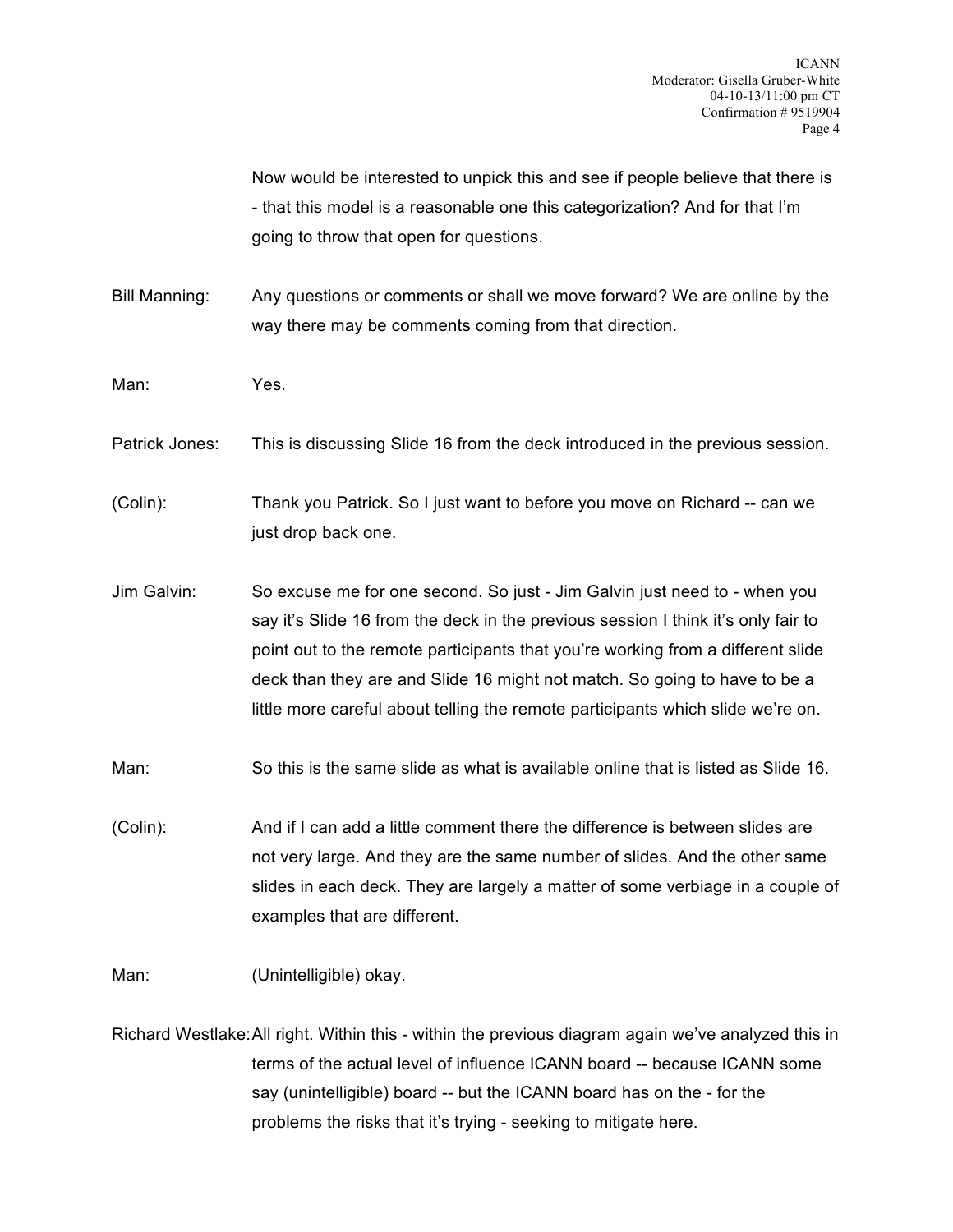So again ones within the ICANN corporate the ICANN body itself then clearly the board can direct things within the community ICANN will seek consensus, it will tend to influence within meeting such as this one.

And within the wider Internet community ICANN will seek with community members such as those people present here today and present in Beijing to influence a wider Internet community to change.

An example might be the other day when there was a discussion in the SSR meeting about the CAs, Certification Authorities and their body whose acronym escapes me have been persuaded to change policy on behalf of all their members in order to facilitate an introduction of gTLDs or new gTLDs. Thank you.

(Colin): Now that's the original risk tree that I think - this is - I think we'll move on to the next one please which - because that doesn't - right thank you.

> This we are on Slide 18. And this slide shows three different decision trees. It is the - the slides title is Who Does What Controllable Risks?

And the controllable risks according to Slide 16 are those in the top left sector. And there are three rings within that sector or partial rings.

There is the inner ring which is ICANN only that maps to the top slides of this decision tree. There is the middle one which is ICANN community. And the bottom slice of this is the outer ring on Slide 16 meaning those that are affecting the wider Internet community.

And just returning to this Slide 18 the approach is similar on all these levels according to who - where the control of the risk lies.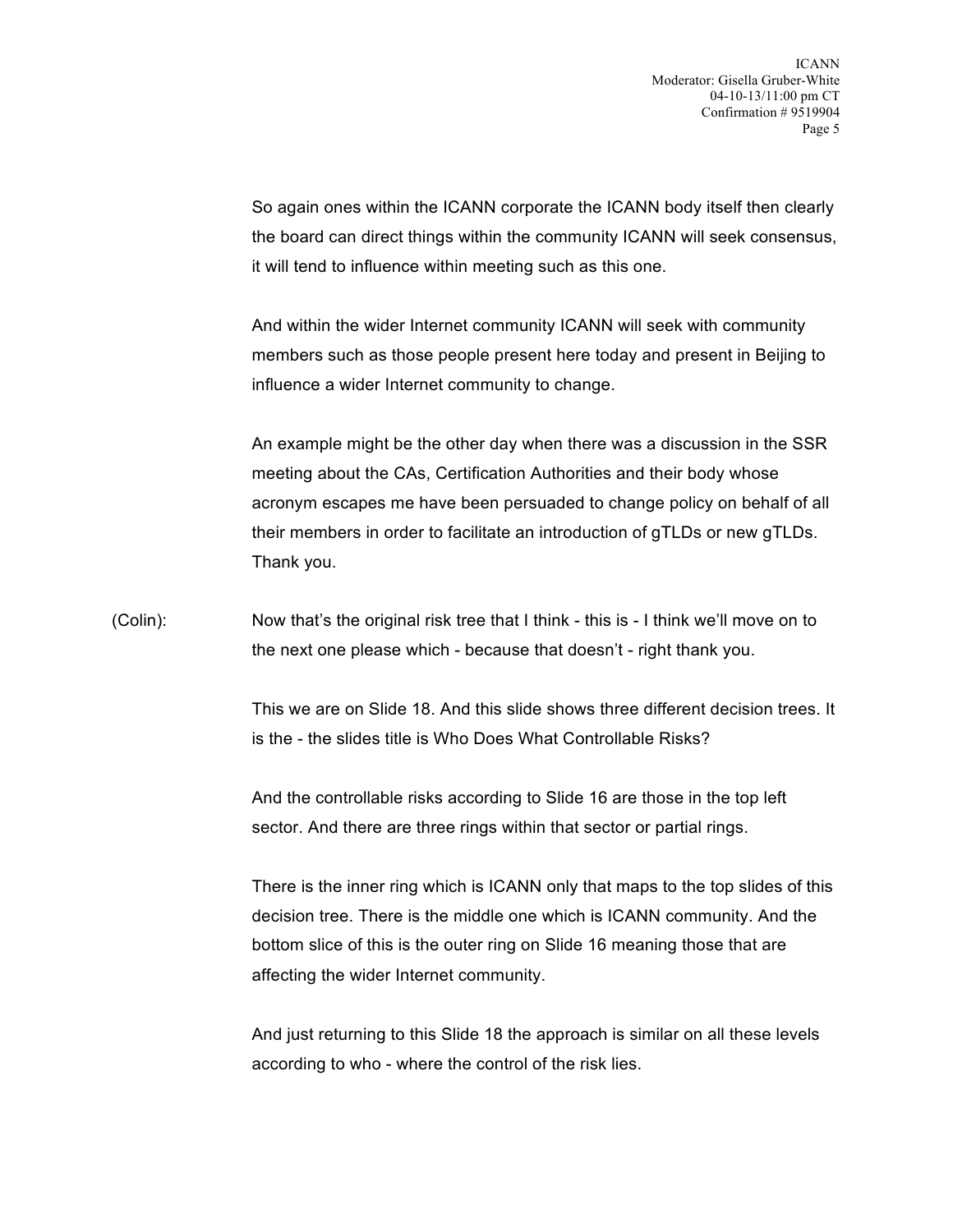But the people who are involve var. And to some extent - the other difference is the box which is in the center bottom row of the top slide is not for rules in other words that is an operational change.

If the risk mitigation is wholly or partly an operational change ICANN can set rules for its own behavior. If the risk mitigation is - again if it is an operational change that is within the community then ICANN can with the community develop protocols.

And if it is wider than that then ICANN would look at communications in other words encouragement through the community to the wider Internet on how we might do things differently in order to mitigate the risk that's been discovered.

And then the example I gave from the first time through this was open relay where -- although that probably stamping down on open relay probably predates ICANN -- it is however an example of how there was a realization that really everybody on the Internet had to do something. And making it happen involved a quite a significant effort a lot of which was communications based.

Now this model...

Man: I have a question there.

(Colin): Sure. Yes.

Man: Shouldn't the bottom one be rather be the community at large rather than the ICANN community? You have depicted in yellow figures.

(Colin): Yes.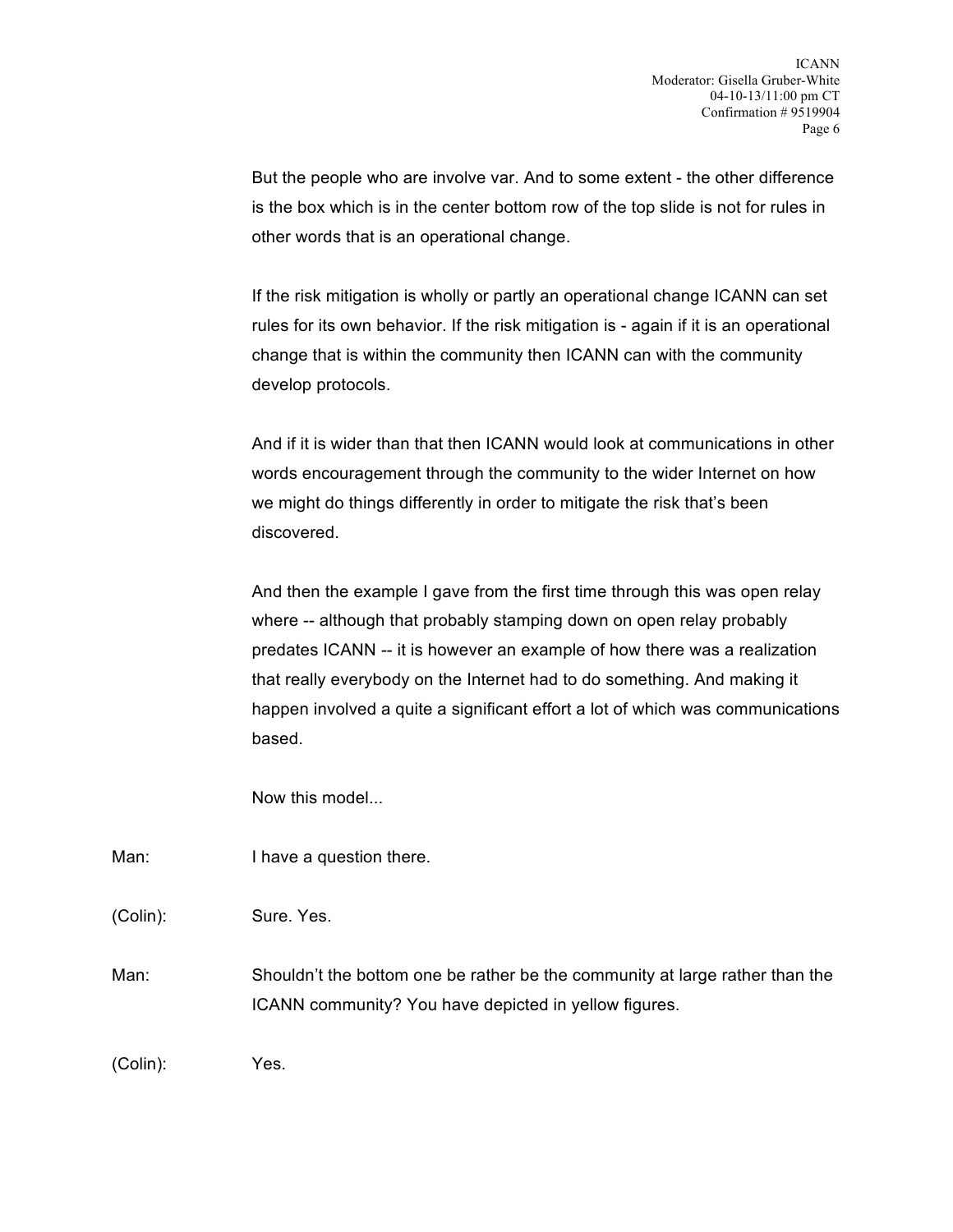ICANN Moderator: Gisella Gruber-White 04-10-13/11:00 pm CT Confirmation # 9519904 Page 7

- Man: And the bottom one shouldn't that be some other color saying that this is not within the ICANN community but rather in the wider community?
- (Colin): I think that's a really good point. The question is what vehicle exists for that wider Internet community to participate in such things that is wider than the ICANN community but I'm very open to suggestions on how that might be arranged. Do you have any ideas on how we might go about organizing that?
- Man: No. But it kind of gives the wrong picture here I think because the mitigation is not in the hands of the ICANN community rather in the community at large.
- (Colin): I would agree with you. However I think that the ICANN community are players in trying to get to the wider community to conduct those mitigations.

But I would be very open to suggestions on how we can pull wider Internet community members into the processes around risk management where it affects the wider community in such a way they're not just as somebody said the usual suspects.

- Man: But...
- Mikey O'Connor: This is Mikey. It's too bad Cheryl's not here. Cheryl was the mother of the ALAC. That might be a vehicle to do that.

And, you know, I think your point is well taken that we really need three flavors on this slide rather than two.

(Colin): Can I perhaps just before we leave that one Patrick and it's where you following up on this one or a separate question Patrick? Follow up.

Man: Follow up.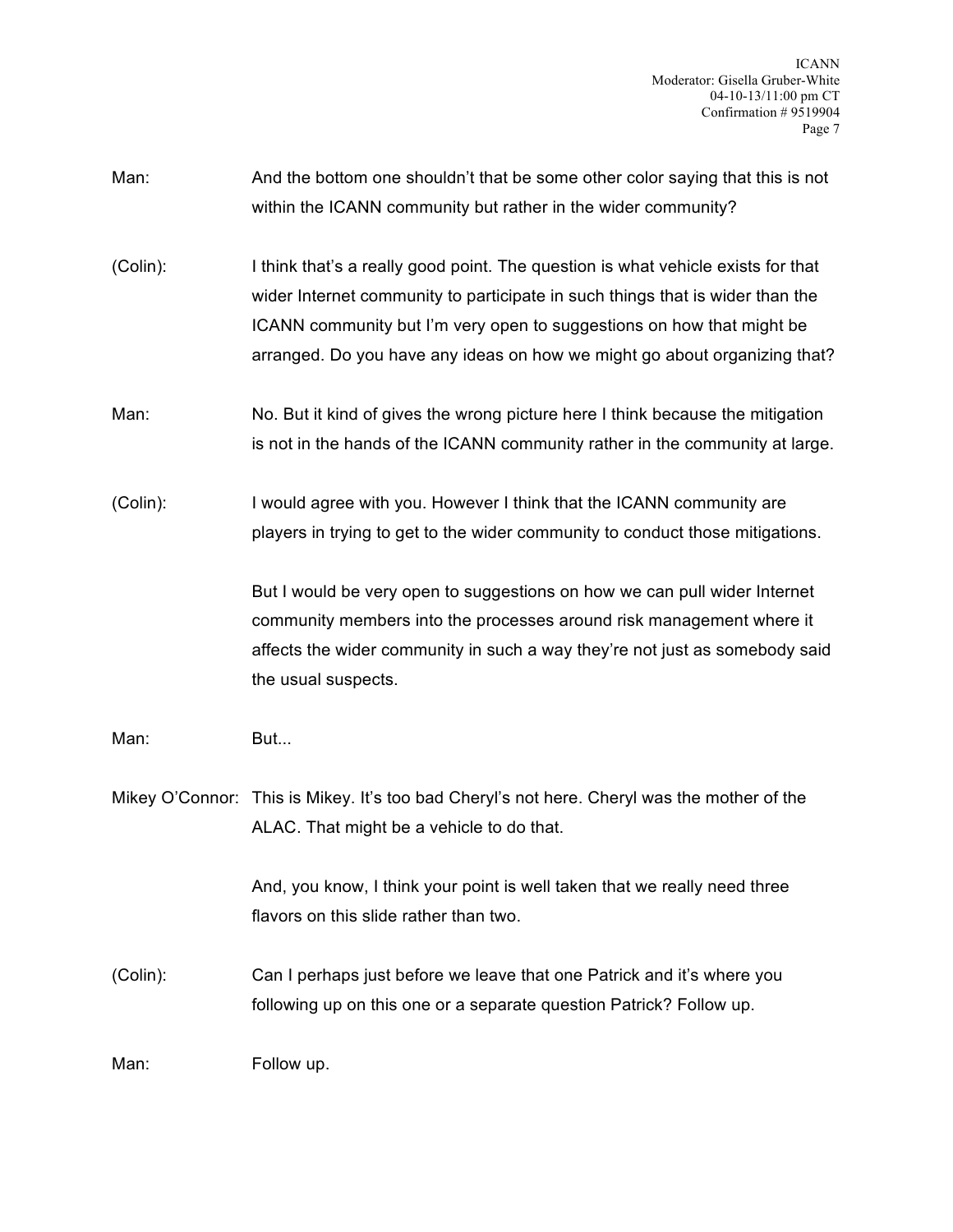Patrick Jones: Yes. The only thing I think we need to think about is that if it indicates that a different color than people will start to think about what is the difference between the two.

> And that would imply that there is some portion of the Internet community that is not part of the ICANN community. And that might look a little bit like if ICANN is - that there is some kind of exclusivity there.

(Colin): And my - our priority if I may just take those two less points before I come back to some of the follow up was to say that we had tried to limit our scope to what is within the purview of ICANN.

> So yes there may be things that non-ICANN community people do but as far as we're concerned we are helping to develop a framework for ICANN to either be able to implement or to influence.

And therefore we've done it to the degree to which if ICANN does have the ability to be a participant this is not to say that nobody else will do anything.

Julie Hammer: Yes Julie Hammer. I'm understand exactly the point you're making and that's a very valid point. I guess in interpreting this framework I would say that would actually come in as one of the communications/influencing or the mitigation actions that ICANN community would do as a result of doing the risk analysis.

> So I sort of see this perhaps falling into that central bottom yellow box where ICANN goes beyond the community. But I think your point is a really good one that it does have to go outside.

(Colin): Yes.

Mikey O'Connor: Hello this is Mikey. One of the things we should all try and do is identify ourselves for the transcript. This is Mikey O'Connor.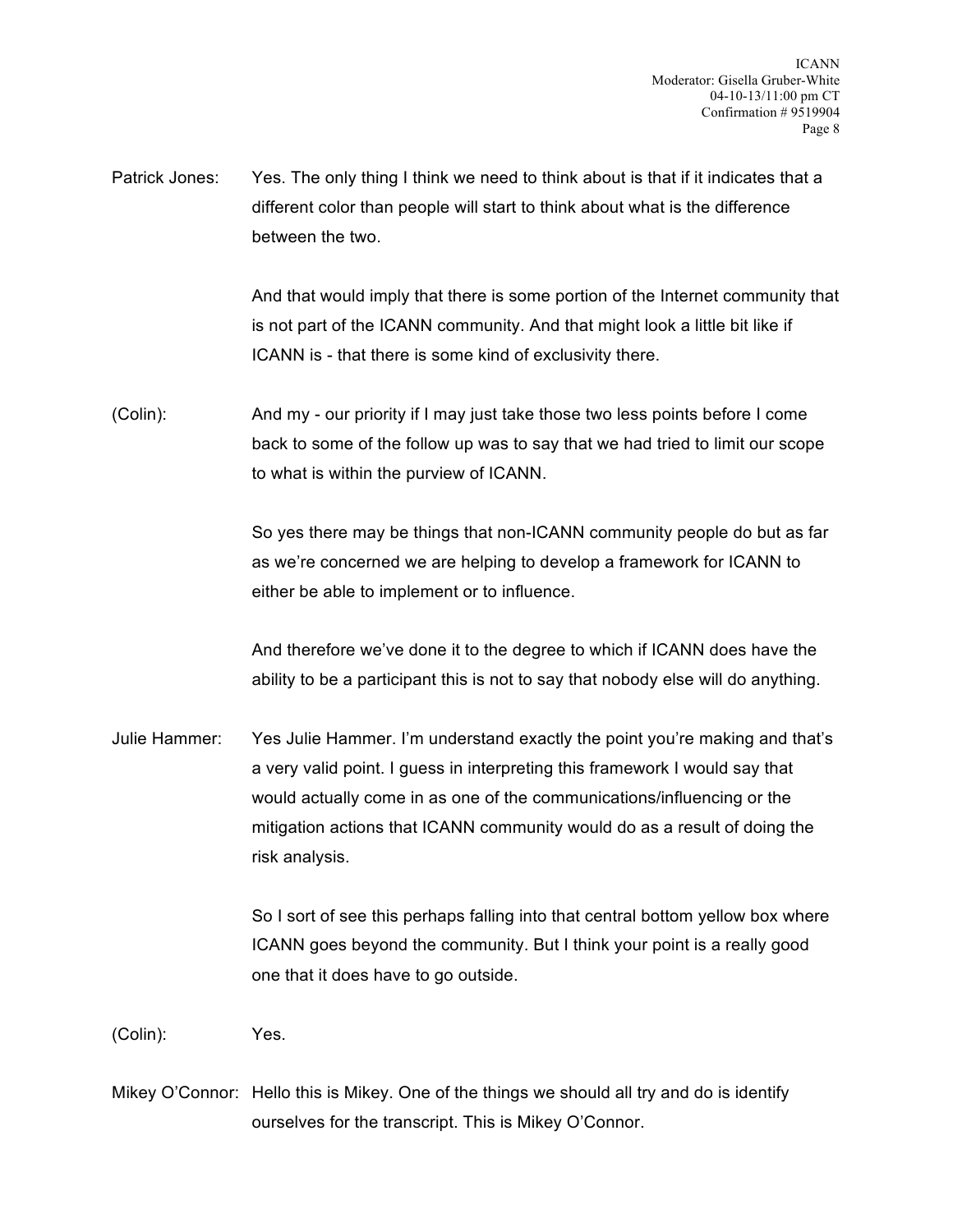Back to Patrick's point I think there is an Internet community that's outside of ICANN. It's a really big one. I - you want to expand on that?

(Olji Felstrom): Yes (Olji Felstrom) here. Absolutely I agree with you. I'm just saying that you should choose the words carefully.

> So ICANN community for example is not only through some contracted parties or things like that. So you really need to think about what is actually the infinite community because people will start to think about the differences between the two.

> And you should not let the reader come up with their own interpretation because then it might be the case that two different readers of the text or the slides have two different interpretations. And I think that is one of the reasons why we have this group is to limit the amount of confusion.

> So I'm just urged caution. I'm not saying that there - the size of the - whoever that other thing is is you that was not what I said. So thank you for asking for a follow up.

Richard Westlake:This is Richard Westlake just responding to those last few comments as well. And I would go back to perhaps the principles that we outlined in the very first part of the meeting where I said that one of the principals we are working to is that we will cover risks that are within ICANN's sphere of concern that's not necessarily under its control.

> We have been cautioned on a number of occasions to make sure that our scope was within the purview of ICANN. We are not here to try to govern the DNS.

Man: (Suzy)?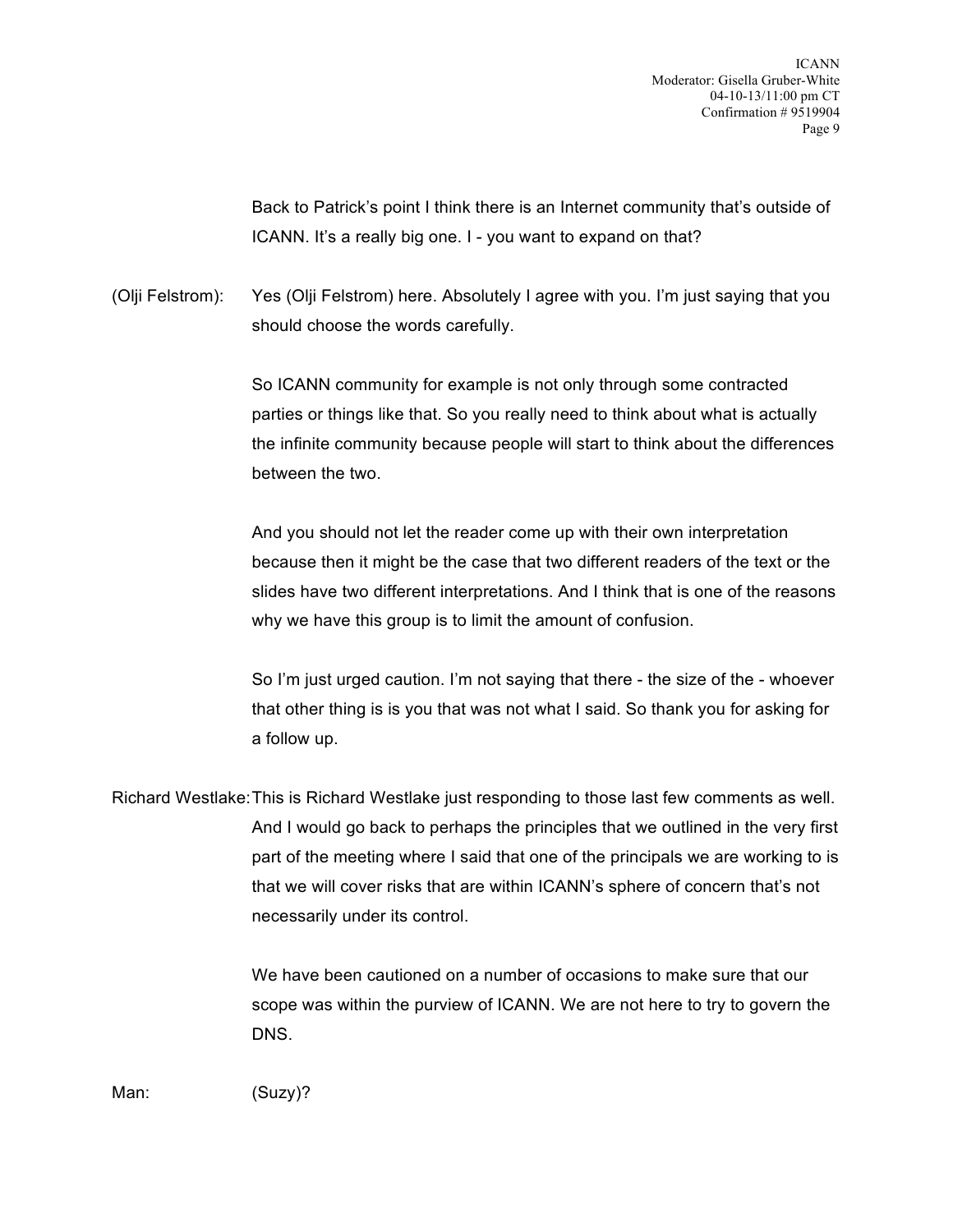(Suzy): As part of the working group I'm one of the people that probably located that point many more times than the Westlake guys really needed.

> The goal of this work and where this distinction I think is really important has to do with actions that can be taken and the role these recommendations and what these guys are coming up with have to be actionable in a way that be hypothetical or undefined existence of a broader community is not going to be.

Julie Hammer: Julie Hammer again. So I think one of the issues that the discussion has highlighted is that we really do need to have a few explanatory words to inform everybody what we mean by ICANN only, ICANN community, and why the Internet community that needs to be just defined a little bit more clearly in the framework because it seems to have grown part of the framework.

Richard Westlake:Julie what I can do is take that on board and say thank you.

| Man:           | If I may suggest in the bottom row maybe it's better to say suggest technical<br>mitigation or communicate technical mitigation because that is what the<br>ICANN community can do. It cannot do then the technical mitigation. |
|----------------|---------------------------------------------------------------------------------------------------------------------------------------------------------------------------------------------------------------------------------|
| Man:           | That's a fair point. Thank you. Yes. The font may get a little small but never<br>mind.                                                                                                                                         |
| Patrick Jones: | This is Patrick Jones. A question from the chat is that the way in which the<br>various groups would identify and assess risk will vary how does the<br>framework address the variances?                                        |
| Man:           | I've seen - I would say that assessment should be done by working group<br>(unintelligible) maybe more than one group.                                                                                                          |
|                | But I would imagine that these would be convened by ICANN although                                                                                                                                                              |

comprised in most cases of community members appropriate people.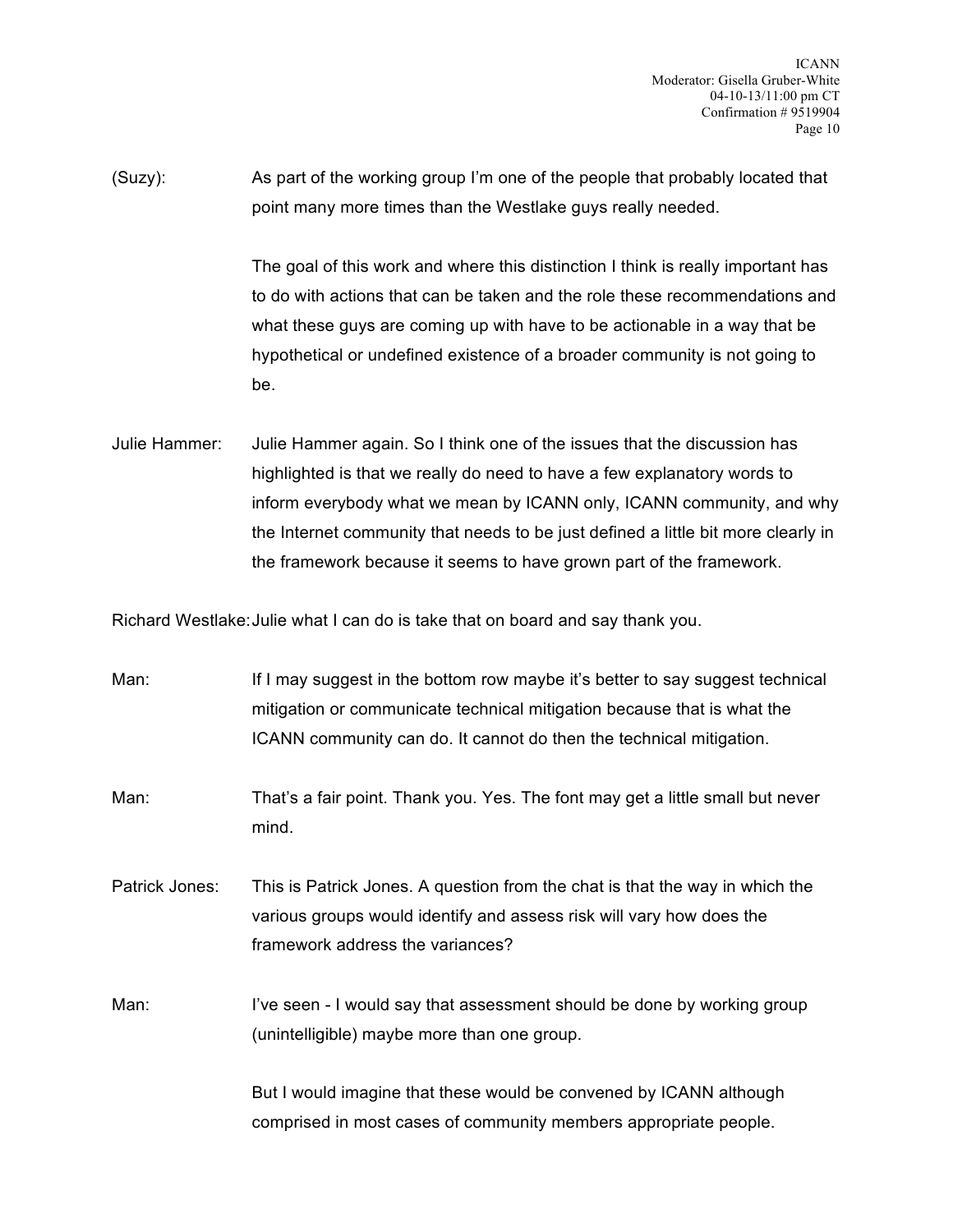Possibly not everybody with a right to an opinion either. I would imagine you're trying to put together a group of four or five people to cover the expertise who would then sit and work their way through a pile of risks or things that have been thrown up as potential risks and assess those.

I might say that this is something we will clarify in the final report. And that how I would see it going.

Julie Hammer: Julie Hammer again. One thing that we noted earlier was that some of these boundaries are pretty saucy. And so in coming at the whole risk scenario what I'm wondering is right up front with the whole totality of risk needs to be brought about in one forum which needs to the properly constituted so that the actual categorization of the risk which we recognized could not be quite as black and white as we would hope.

> The categorization of the risk into the different processes that then needs to be examined in more detail by possibly different groups that that upfront work might need to be done by a much broader overview group not necessarily by a cross constituency working group or by just ICANN staff.

That's sort of presumes that we know what category the risk falls into before we start. And at the beginning we actually haven't got a bag of risks that we've identified.

But the identification of risk is the first step. Then you'd need to break then and the categorization of the risk into groups backward.

Then you need to break and workout who from what parts of the - are the organizational community that needs to do the assessment, the evaluation, come up with the risk mitigation.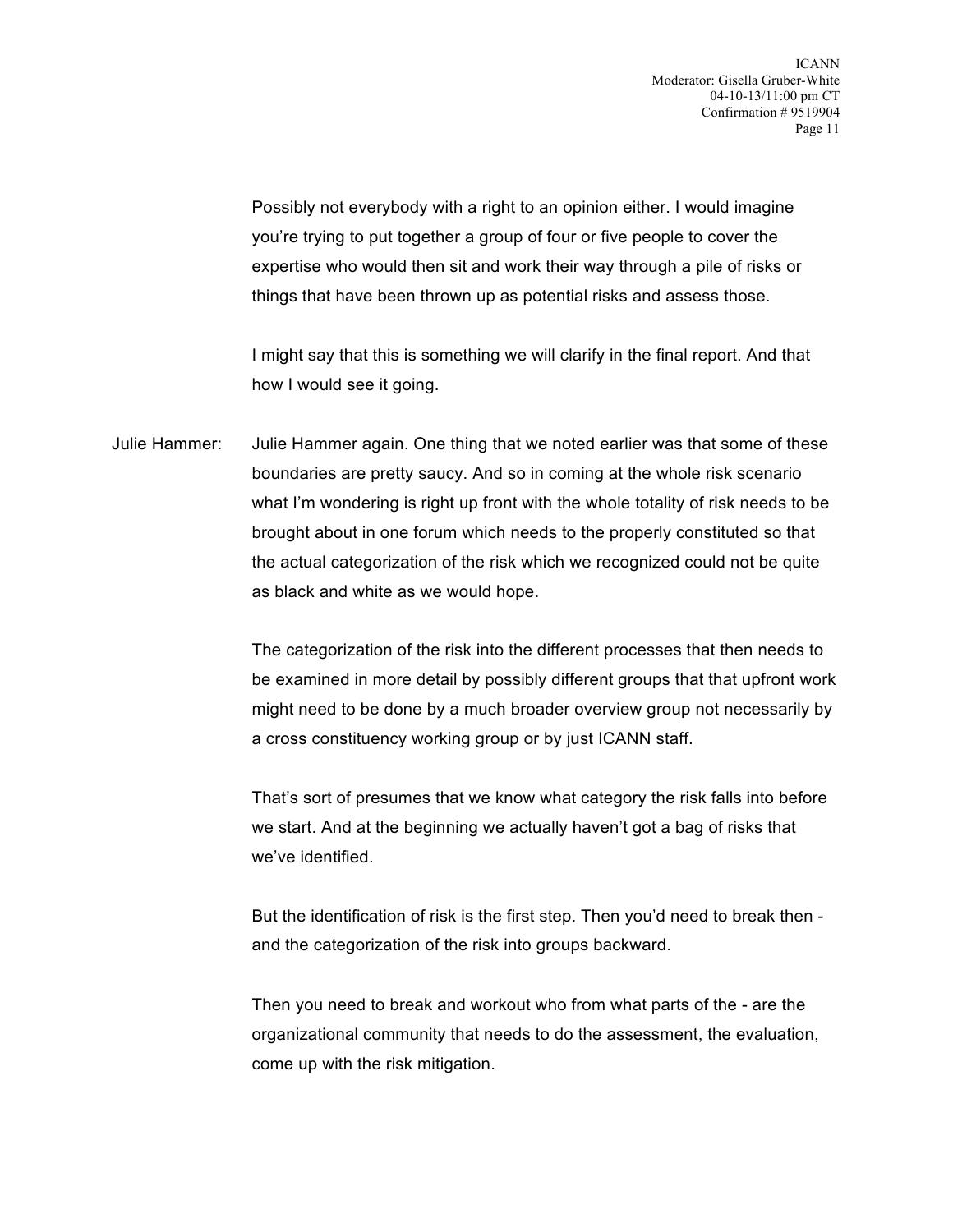So I guess to summarize where I think we still need a lot more detail in the framework is that first step of the process.

And the who does what in each of the - and maybe when and how often in each of the (unintelligible) risk analysis processes.

(Colin): Thank you. I am noted your -- this is (Colin) speaking for the record -- noted your comments Julie thank you.

> This - there's one point I just thought I'd address out of what you said about acknowledging all the others and that was when you said that you - maybe I've got this wrong but you said that you thought there should be a common group to cover all risk assessment. Maybe that's - maybe I'm putting words in your mouth there.

The only - I think that would depend a little bit on whether ICANN itself corporate felt that it was appropriate to have what it regarded as its own internal risks being looked at by a wider group.

That's the only thing that would strike me. I mean if (unintelligible) knew something was going badly on and L-Root server and wanted the board to buy him a new one would it be just purely for the sake of a hypothesis would that be an appropriate thing to be discussed? And I don't know what ICANN's attitude to that would be.

- Julie Hammer: Julie Hammer again. And perhaps that's part of what the framework needs to talk about and accommodate.
- Jay Daly: Jay Daly. I think we're in danger of trying to solve a problem that is actually a broader problem for ICANN in terms of how it explains itself. And we couldn't necessarily do that just the risk perspective.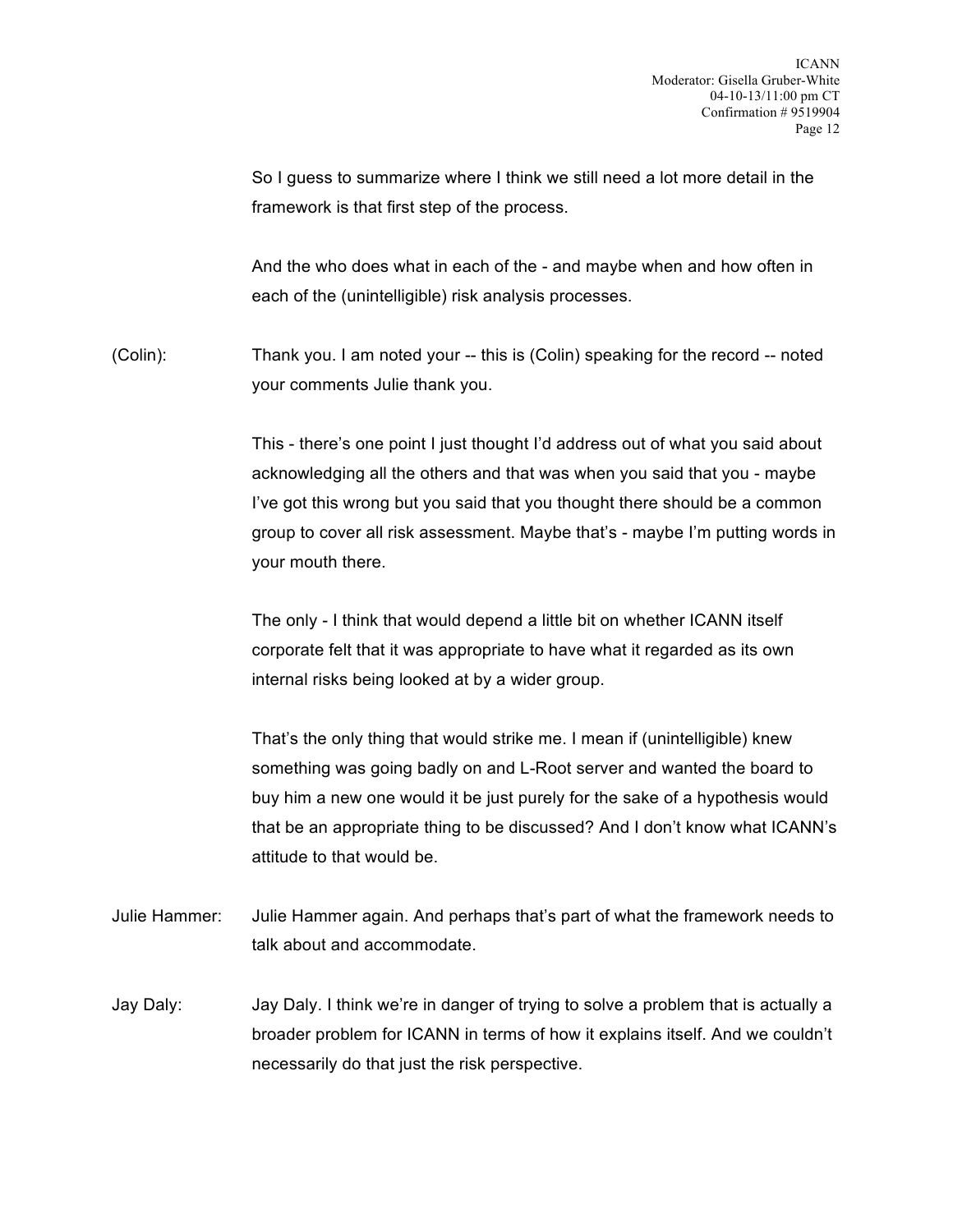For example those of us familiar with RIPE are very clear of the difference between RIPE and RIPE NCC. And yet the difference between ICANN only, and ICANN community and wider Internet communities is not as clear.

I would suggest that one way of attacking that is to replace ICANN community with ICANN consensus or ICANN community consensus to show that that is the source of the decision making authority to choose that.

Quite what we go about the why go into that community I don't know because I don't actually think there is any form of consensus or cohesion that could actually drive that level of the process. But at least that cuts off two of them reasonably well I think in terms of our definition.

- Man: Thank you Jay. Yes we're certainly we will we'll have sort of some clarity as to what we do mean when we put the report together in terms of the distinctions whether there is a nomenclature that we can give something slightly more better clarity I'm not sure but we'll work on it, thank you Jay.
- Man: And an observation here is that virtually all of the changes we make between the slide deck that was published today a few weeks ago and the ones now are about the nomenclature.

This is tricky. And that's not in any way any kind of excuse or pleading it's simply saying that trying to get something that means the same thing to everybody is actually quite difficult.

Joerg Schweiger: Joerg Schweiger I'm Co-Chair for the ccNSO to the DSSA. I'm clearly interested in ICANN's quality to manage its risk.

> I'm even more concerned about risk management and the risk management adoption of where it's really needed.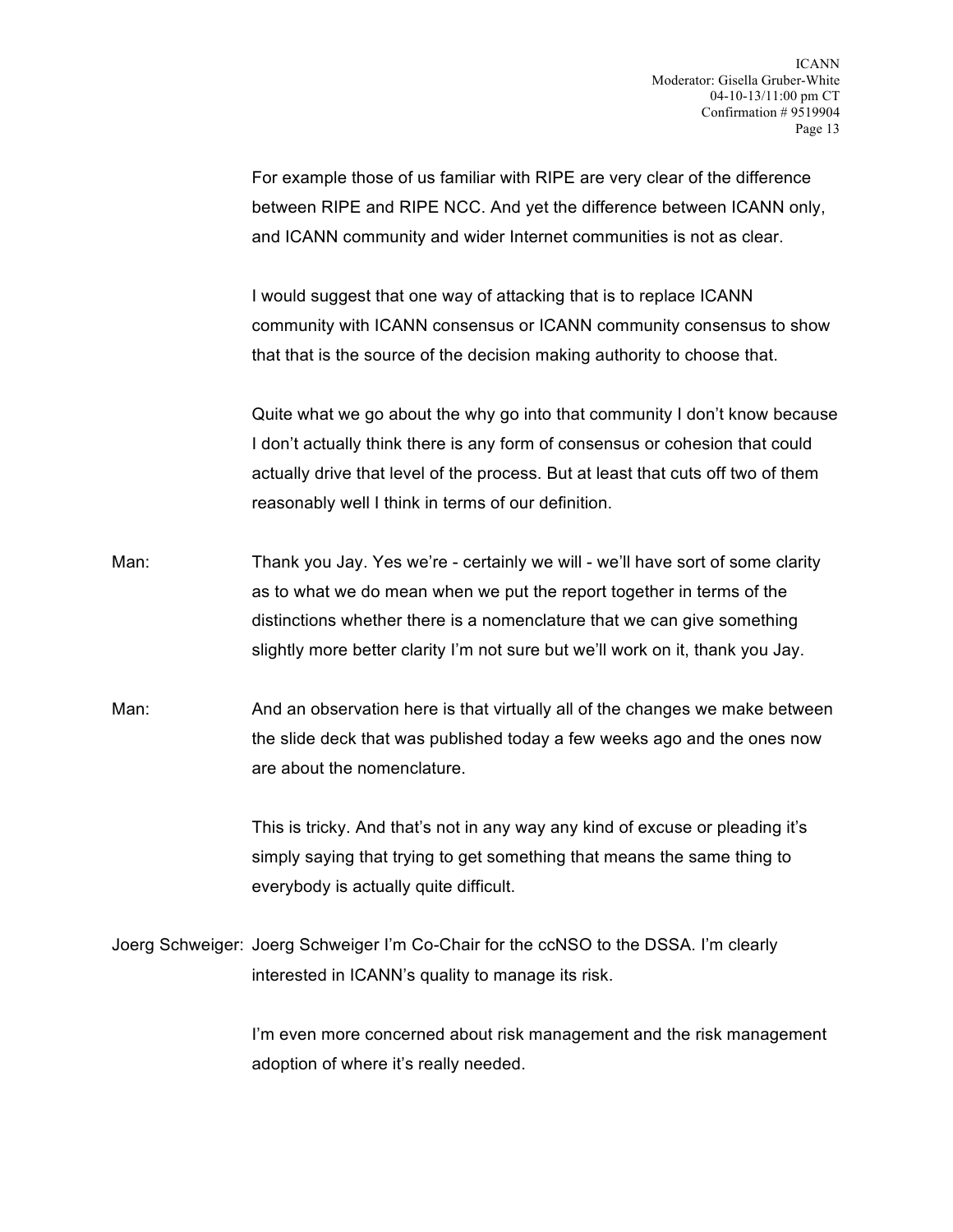And I think where it's really needed to serve us that is by the (unintelligible) piece by the ccTLDs, by the gTLDs and so forth.

So what I would like to ask ICANN is to facilitate and to encourage the uptake of risk management and security management frameworks.

So I'm wondering if well - what we've been proposing is really adoptable and actionable in environment I've just been quoting so the minor ISP and so forth.

So is this just something that is centric towards a risk management within ICANN or are we providing with this work something that is really actionable within each and every of those organizations?

Richard Westlake:Thanks Joerg. The intention here is to provide something exclusive to ICANN to the extent that this model is useful to others of course it's publicly available but there's no mandate at this point to extend beyond the ICANN sphere. Thanks.

(Colin): I have moved the slide on to the external events one. So this is the right hand segment of the circular model on Slide 16. And we are now looking at Slide 19 I believe. Thank you.

> Slide 19 again has the same three decision trees on it. Splits out under the ICANN only, the ICANN community and the wider Internet community. We've already discussed those terms so we won't rehash those again now.

Again recalling that external events are things that we can't stop from happening. So all we can do is defend against them. We can put things in place so they don't kill us if they happen.

Yes. And the only real change among these aside apart from the identity of the people who do the work the second box which at the top row when I'm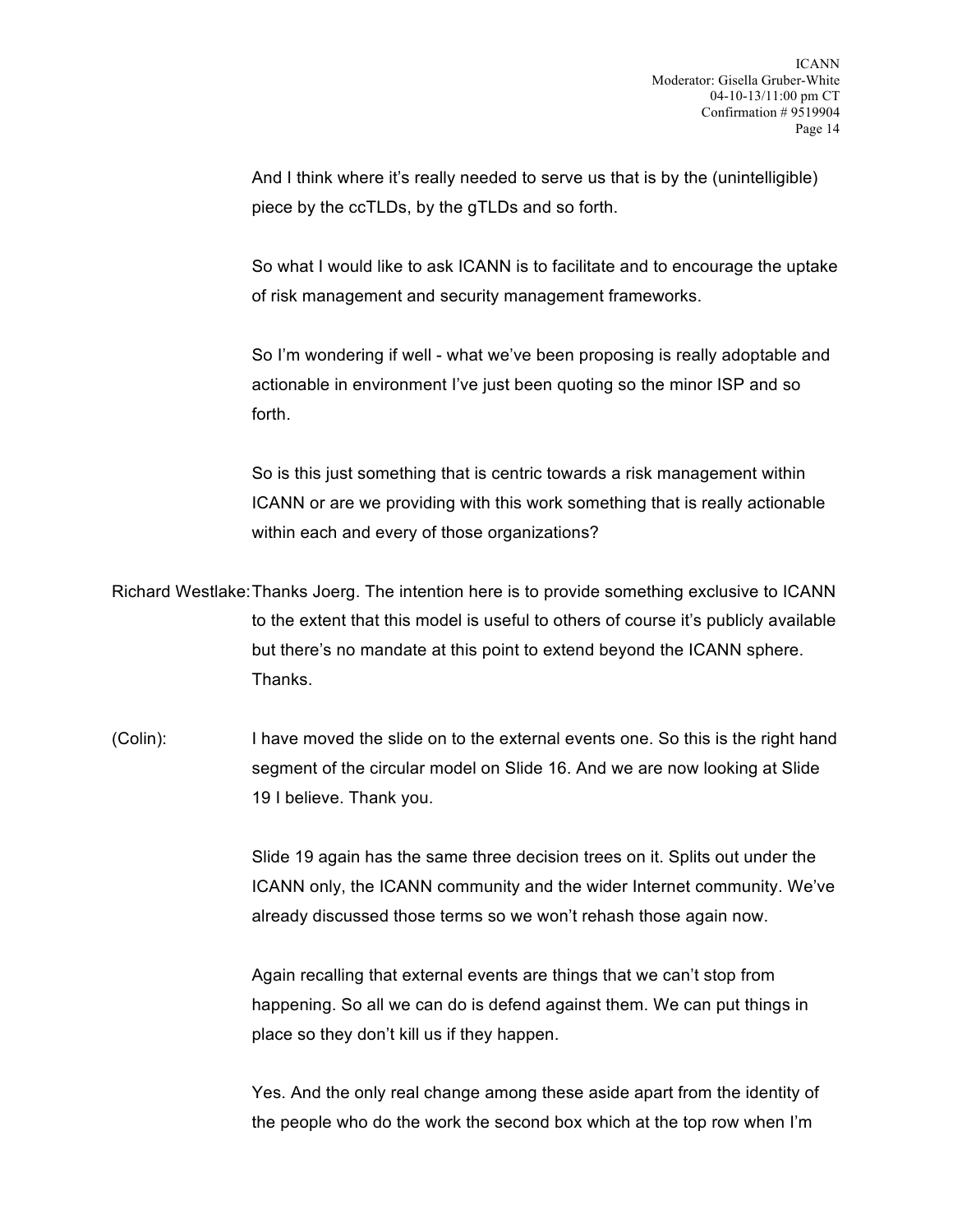leaving it for the sake of my own eyes apart from anything else I can't read that at this range.

The top row says sometimes it's not just me Joe. The top row says prioritize in other words ICANN only - the row reads options to defend. And it prioritizes. And then it defends, monitors reassesses.

And it is the same in the second row except that it is mostly the community the orange boxes where the community actually develops the options that's the ICANN community.

It will be - one would imagine via working group or a meeting in a forum like this or perhaps intersessionally by Skype or whatever.

Options to - developed again prioritized and defense is applied across the community because that is the point of a risk that can only be mitigated by the community and also reassessed by community although we can certainly ask ICANN staff to do the monitoring because that saves the community some effort.

The third row has a difference. And this is a row where we're considering the wider Internet community.

And again I ask that we don't give background that we've had enough feedback on the definitions here but by which I mean essentially bodies and people who are not normally represented at ICANN meetings but have a lot of stake in the Internet.

And in those cases although this a body like this, a group like this, or a subset of this could easily come up with options to defend they're going to have to use powers of persuasion generally to persuade the wider community to adopt those defensive measures so the box there says communicate instead of prioritize.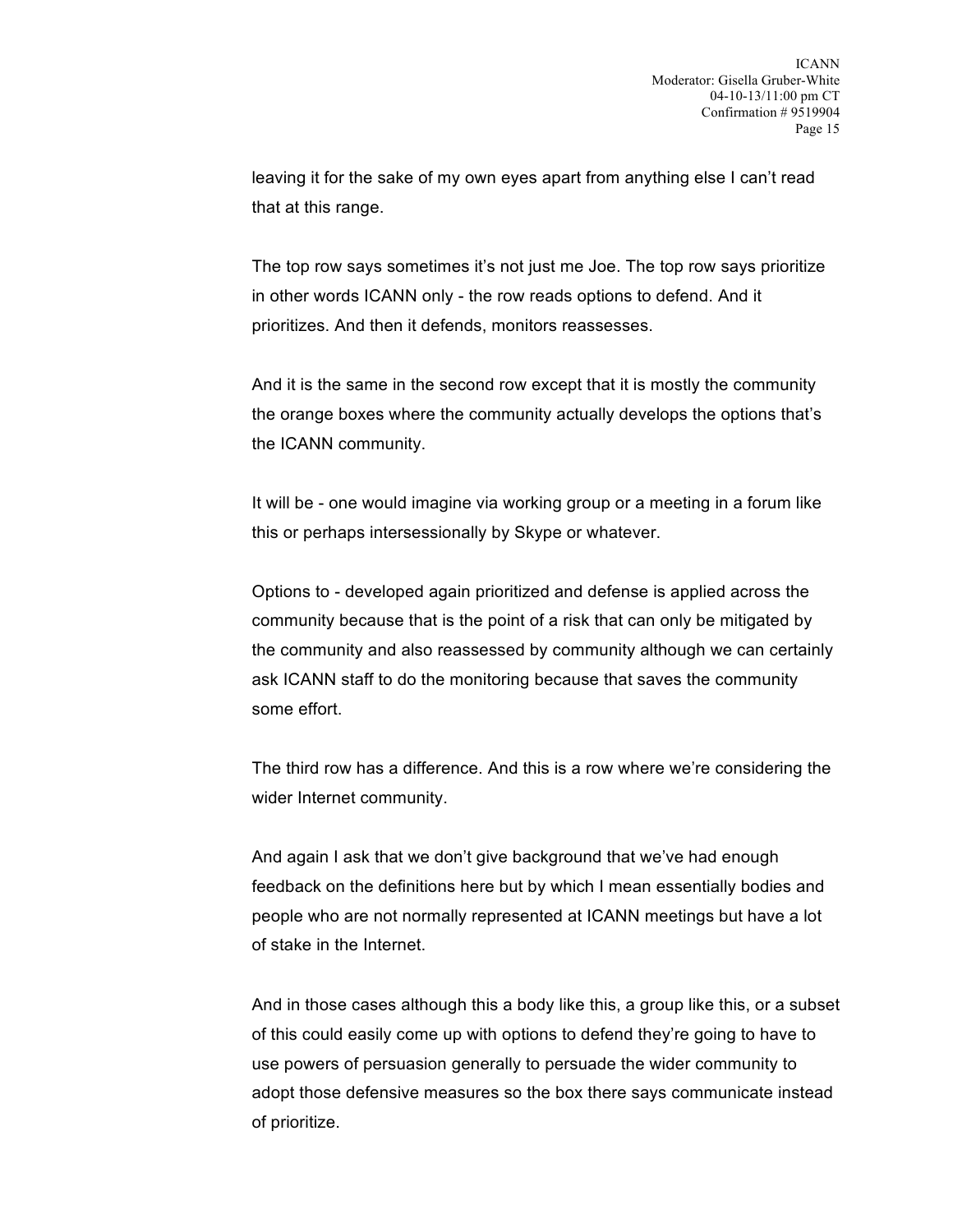Again we can debate that. And I'd be very happy to. That's part of the point of this discussion. Thank you. (Jacques)?

Jacques Latour: So (Jacques) with (.CA). So two comments, one is if you detect a risk according to this framework you need to do an action on every single one of them there is a continuous loop.

> You have the option for a risk to accept the risk, to not accept the risk, or by me - by to action the risk meaning you defend or whatever the case is.

You can accept the risk and not to anything you know you have a risk but you don't work with any of the option in the lifecycle to close a risk.

And here it's not shown. And the third part the second part I guess is the risk adjuster or you need an adjuster where you track and log all of the risk. So what - where is that going to be or who is going to have access to the risk adjuster?

Richard Westlake:(Jacques) perhaps -- this is Richard again Richard Westlake. Maybe I misunderstood you but the - isn't the unique point about this segment of the external events is actually we don't have any choices to whether except the risk or not.

> These are risks which may occur regardless of our influence. They are there. And if you looked at the final set of examples for example the question of someone replaces and develops a replacement for the DNS.

These are things where the only thing we can do whether it through ICANN the community or the wider Internet community is determine how will we respond, how we protect against it, how will we defend and manage the impact not - we can't determine whether it actually does crystallize.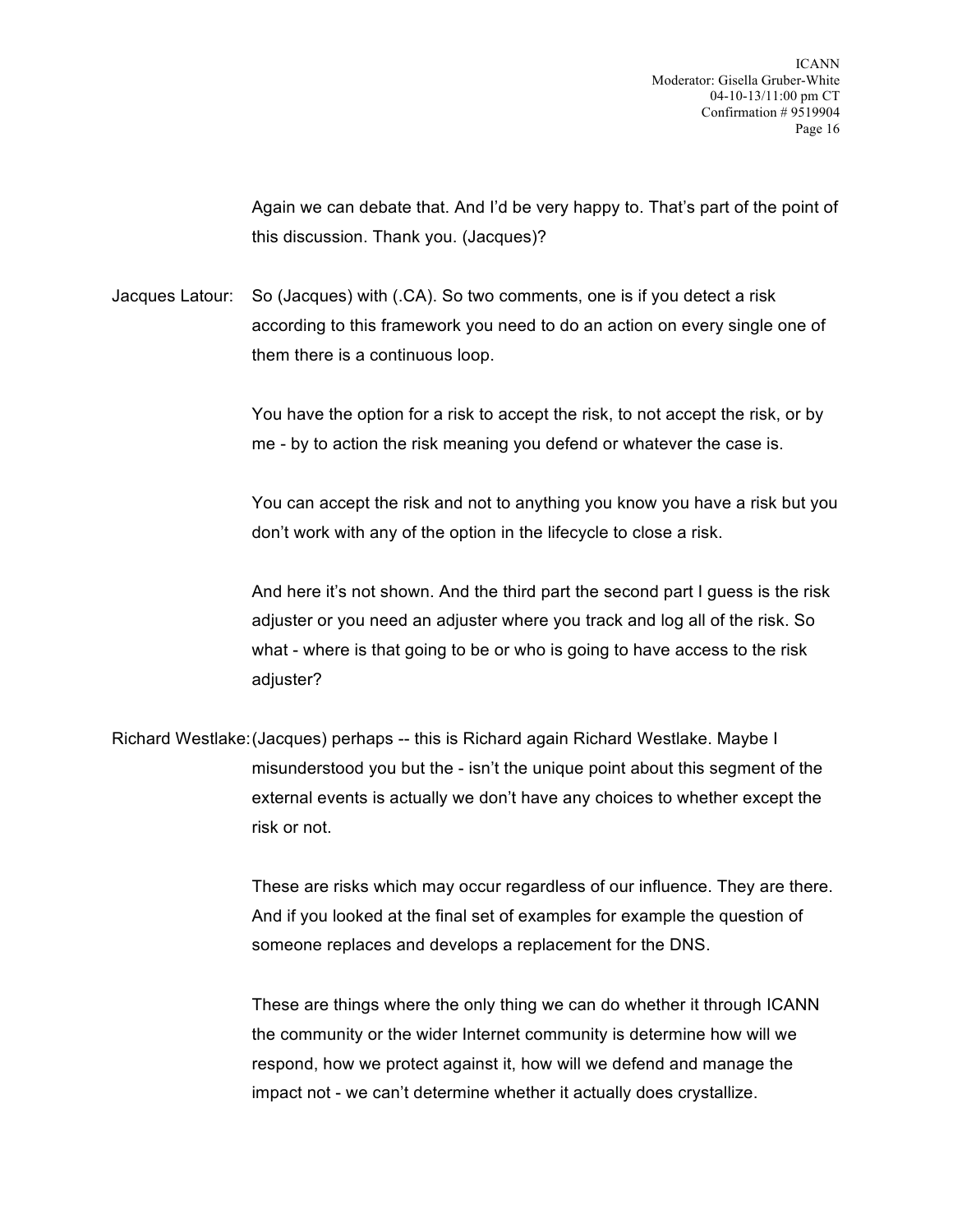(Colin): And risk of -- yes I'll be with you in a second Mikey -- a risk of even commenting on what you said Richard. I think there are probably trivial cases where you can say we wouldn't accept the risk.

> For instance I mean if a disaster that was so significant it damaged the planet you probably would say it's actually - its impact on the Internet is not something we'd be worried too much about because there are lots of other reason will be worrying but so there is scope to not accept the risk.

So I think that does exist. And we can certainly put something into it. I don't know that we'd want to put something the diagram right here because it just gets too messy for what's a reasonable edge case. The point is taken. And thank you (Jacques).

Mikey O'Connor: (Jacques) you want to follow up because I don't think that the question you ask is the one that they answered?

> So I think that what (Jacques) was doing is using those except or not as examples of things that you do in response to the various risks that you've identified.

But the actual question here is asking at least what I heard was somewhere you write all those risks down and you manage that portfolio of risks and you manage the portfolio of decisions you made about those risks.

(Jacques) called that a risk registry. And his question I thought was, where does that sit in this model? And who has access to it? And so forth.

So, you know, the - it wasn't so much about the specific actions or even the -, you know, this is I think a broader question not just for this slide but really for all three of these kinds of things managing this pile of work that's needing to be done.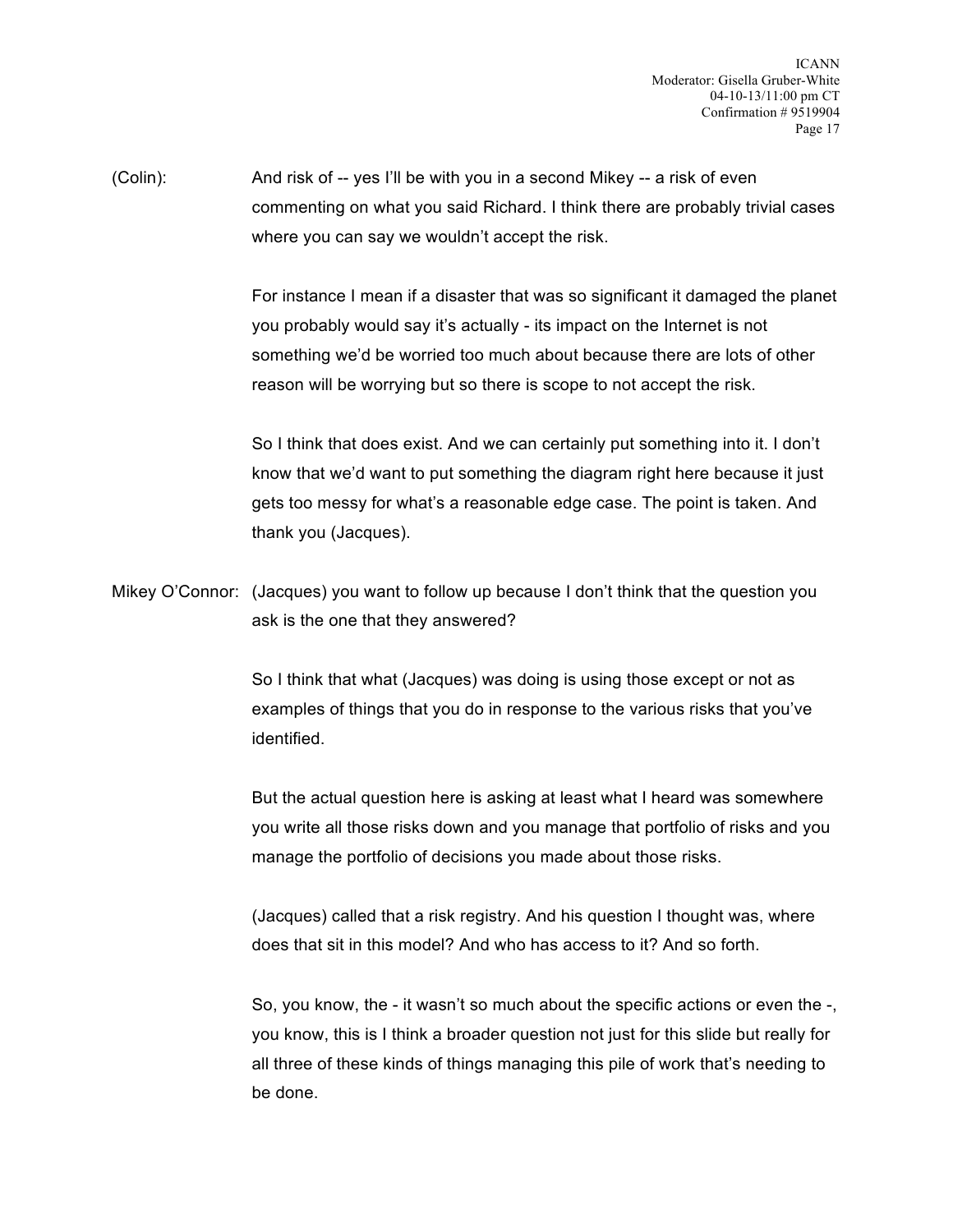Jacques Latour: So I (Jacques) here. So an example is if you put a risk in your register. And it's been open for a while and then ICANN monitors it forever.

> At one point it needs to the priority might change or that - and then it needs to get closed somehow so...

(Colin): May I follow up on this one? (Colin). I would undoubtedly there needs to be some administrative structure behind this, a register, a database call it what you will there needs to be something here.

> I would see that as being an ICANN staff function to maintain that. It is an administrative function.

The extent of public access to that is something perhaps we should debate because it's possible to imagine things that it is not sensible to write down or at least publish before they're dealt with.

Yes quite so. On the other hand there is also the transparency in the multistakeholder model which one wishes to protect and to endorse.

So there needs to be a way to balance those things. Off the top of my head I would suggest that there is effectively a flag to say this thing needs to be kept secret until it's dealt with.

And if that's not the case then it becomes public. But that's something that would be a matter for debate.

Jacques Latour: Well I guess I should have been more - for the - pick and the example like the wider community risk you - ICANN is not responsible to mitigate the issue here it's somebody outside of their scope.

> So they've got to - what I see is that they're going - over time they're going to have a big log of monitoring.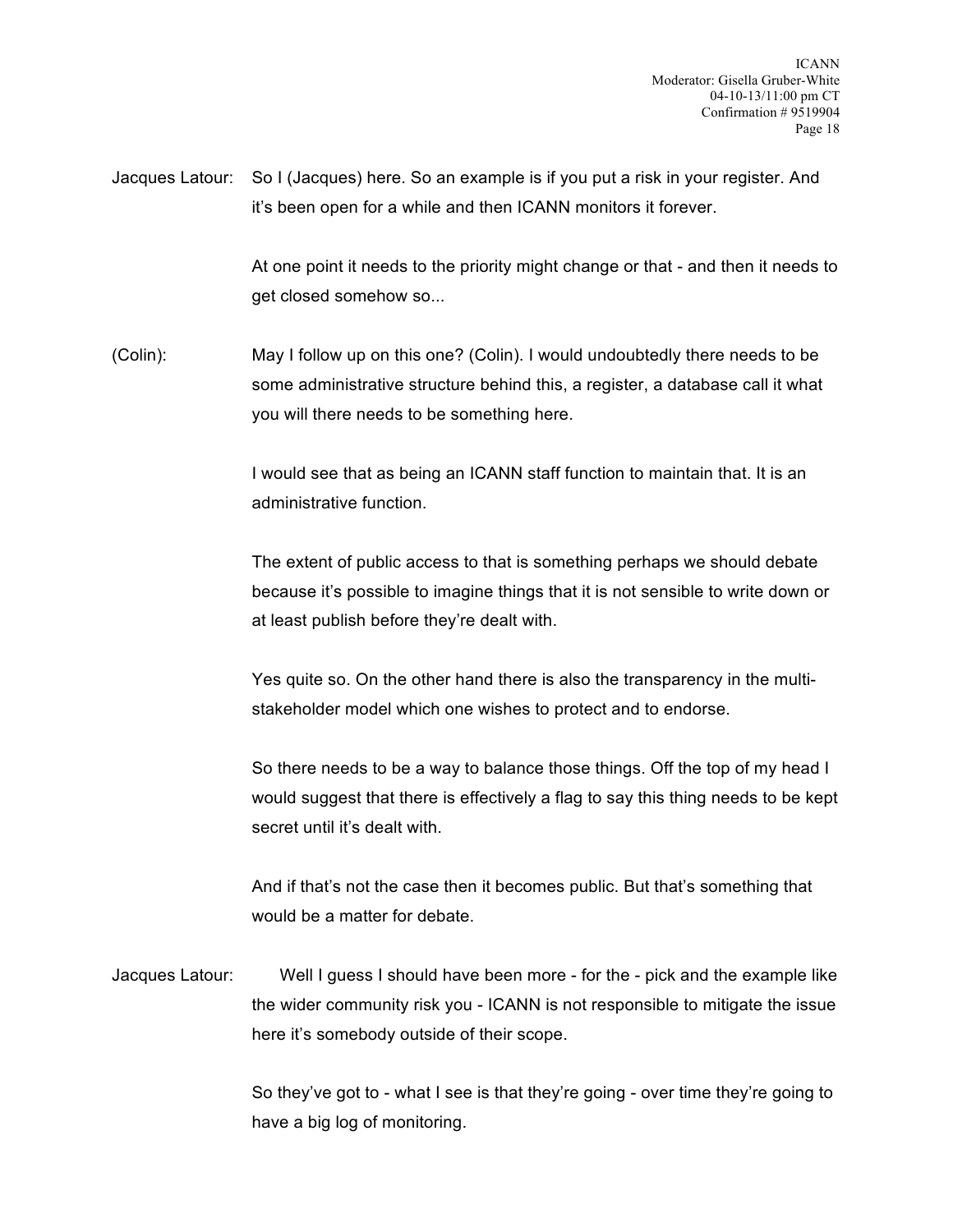They're going to monitor a lot of risk that they're not in control of. And over time it's going to dilute the value of the registered process.

Richard Westlake:(Jacques), Richard here. I'm not sure that that is unique to ICANN. Most organizations have to do a regular environmental scan.

> What are the broader global issues which potentially affect us which potentially we have no ability to control but which we may have to develop some form of response to.

Now what you would hope is that your - you can for example somehow perhaps war game scenario plan to be able to limit or to provide a finite number of potential categories into which something might fall.

I'm thinking natural disaster for example which my country is pretty familiar with earthquakes and volcanoes.

We tend to develop a business recovery business continuity plan which encompasses a range of such scenarios not specific to one or another.

And is applicable or at least adaptable -- the key steps are adaptable - regardless of which of those particular risks crystallizes. Gentlemen next to Mikey.

Man: What?

Woman: That's Olivier.

Olivier Crepin-LeBlond: Gentlemen is an overstatement perhaps Olivier Crepin-LeBlond Co-Chair of the DSSA for the ALAC.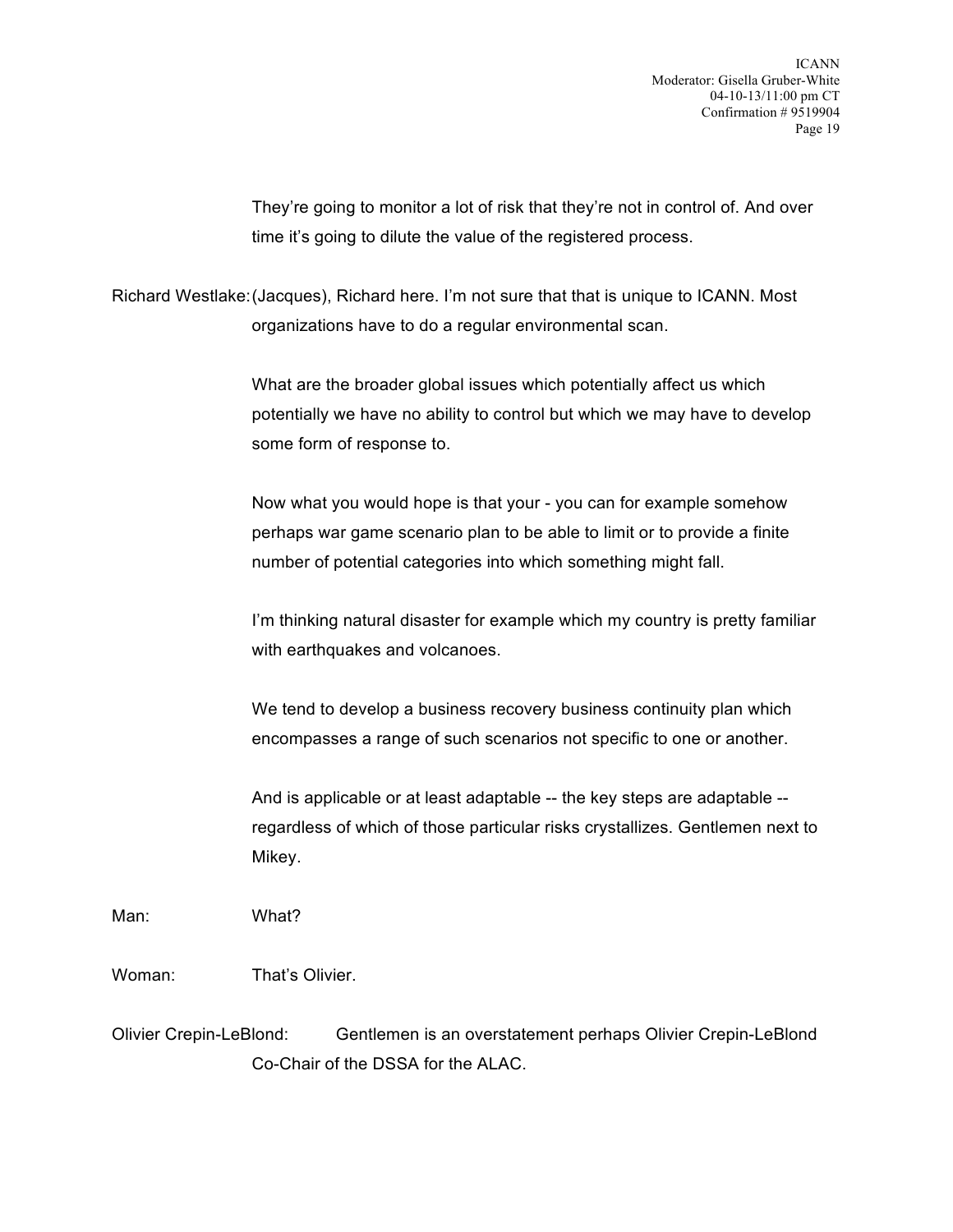I have a comment just with regards to the nomenclature used on this slide with ICANN versus ICANN community perhaps making it shorter maybe ICANN staff or because that doesn't please the board anywhere.

The question is the board part of the ICANN community, is the board part of the new ICANN? It's - there's a question there. So I would believe it's ICANN staff when we refer to ICANN. Is that correct?

- (Colin): Actually I think I'm going to hand over to my partner in crime who's a corporate governance specialist.
- Olivier Crepin-LeBlond: Olivier yes, well in fact earlier on in the piece we were talking about exactly that. And so essentially whether it is ICANN staff or not the board is the point of accountability to the stakeholders.
- (Colin): So then you would say ICANN including or that point?
- Olivier Crepin-LeBlond: Absolutely. Where we say ICANN where the lozenges are blue the accountability for it falls squarely on the board. Whether the board actually then does it is another question.
- (Colin): Okay thank you.

Joe?

Joe Abley: Yes sure. Joe Abley, ICANN. So one element of (Jacques)'s question that I heard that I didn't hear an answer to (Colin) you said what it's been dealt with. There is no when it's been dealt with on this diagram. This diagram goes on the (unintelligible) the universe.

> I think one dimension that's missing here is the difference between the ongoing threat that a volcano might explode.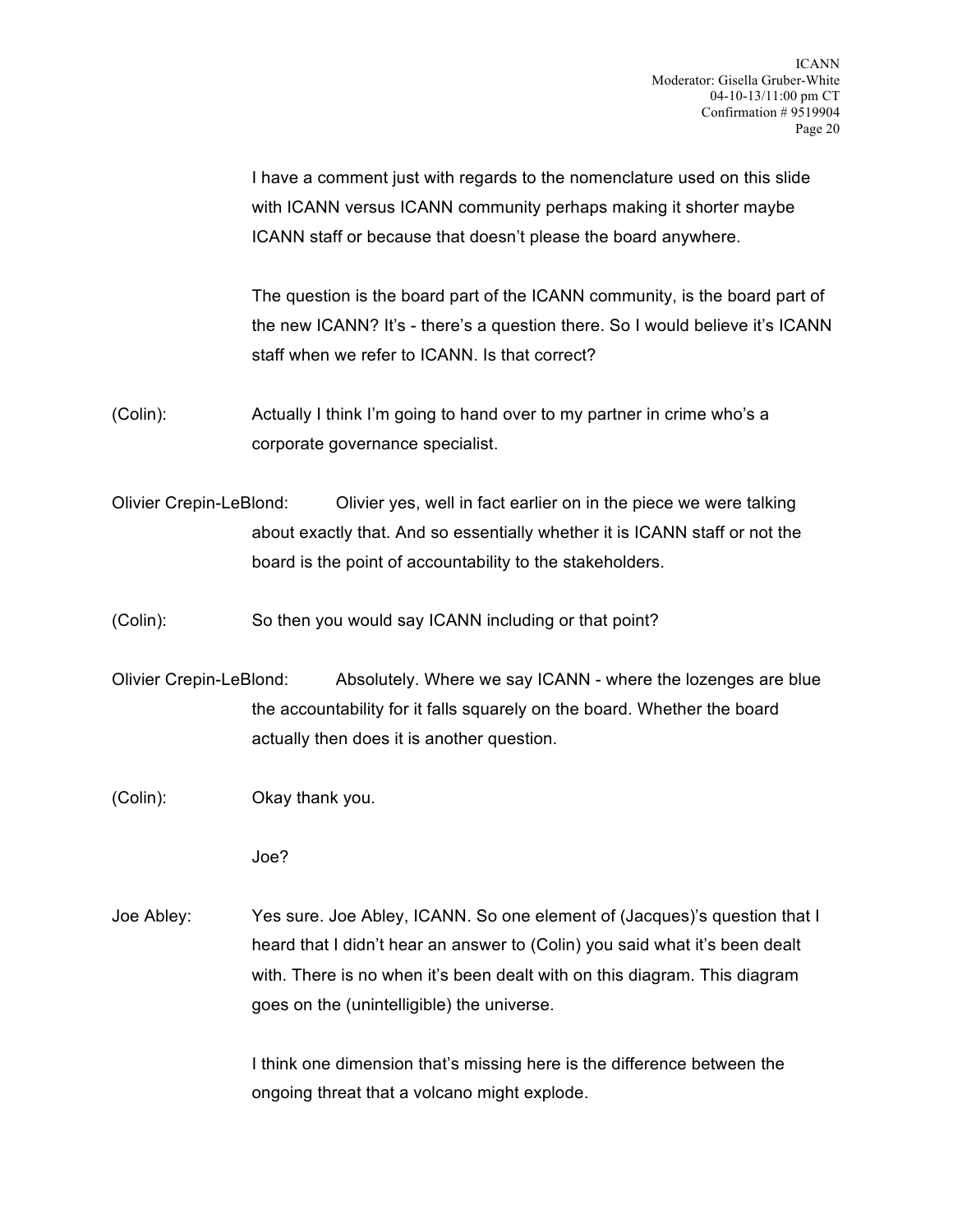And even once a volcano has exploded another one might explode later. So we need a plan compared with tactical threats that once mitigated certainly do go away. And we can drop them off the register and we can continue with our lives, consider the new threats and have new exciting meetings.

So that dimension I think is missing. I think tactical versus ongoing threats is something that ought to be distinguished between.

(Colin): Yes. (Colin) here. Your point taken Joe. I've already written down the word closure. And that's - so I'm going to pick that up. Thank you.

Jay?

Jay Daly: Yes Jay Daly. I don't necessarily agree with you (Jacques). I don't agree. It dilutes if you keep those there.

> Actually I think that firstly you cannot not have them there because if you don't have them there then you're blind to something. So you have to have them there.

> And I don't see there is a natural way in which it dilutes. I think that certain circumstances change with external events in a way that's outside of our control at times. And so that is a relatively living document.

> And but there is an alternative to having it which is why I don't think that it ceases to become important.

If it - if there is a dilution than a dilution is because of the lack of focus of those responsible for it rather than it as a process.

Jacques Latour: So (Jacques) here. Can't - just so we clarify can we pick an example for what - like why their Internet community external event would be and then look at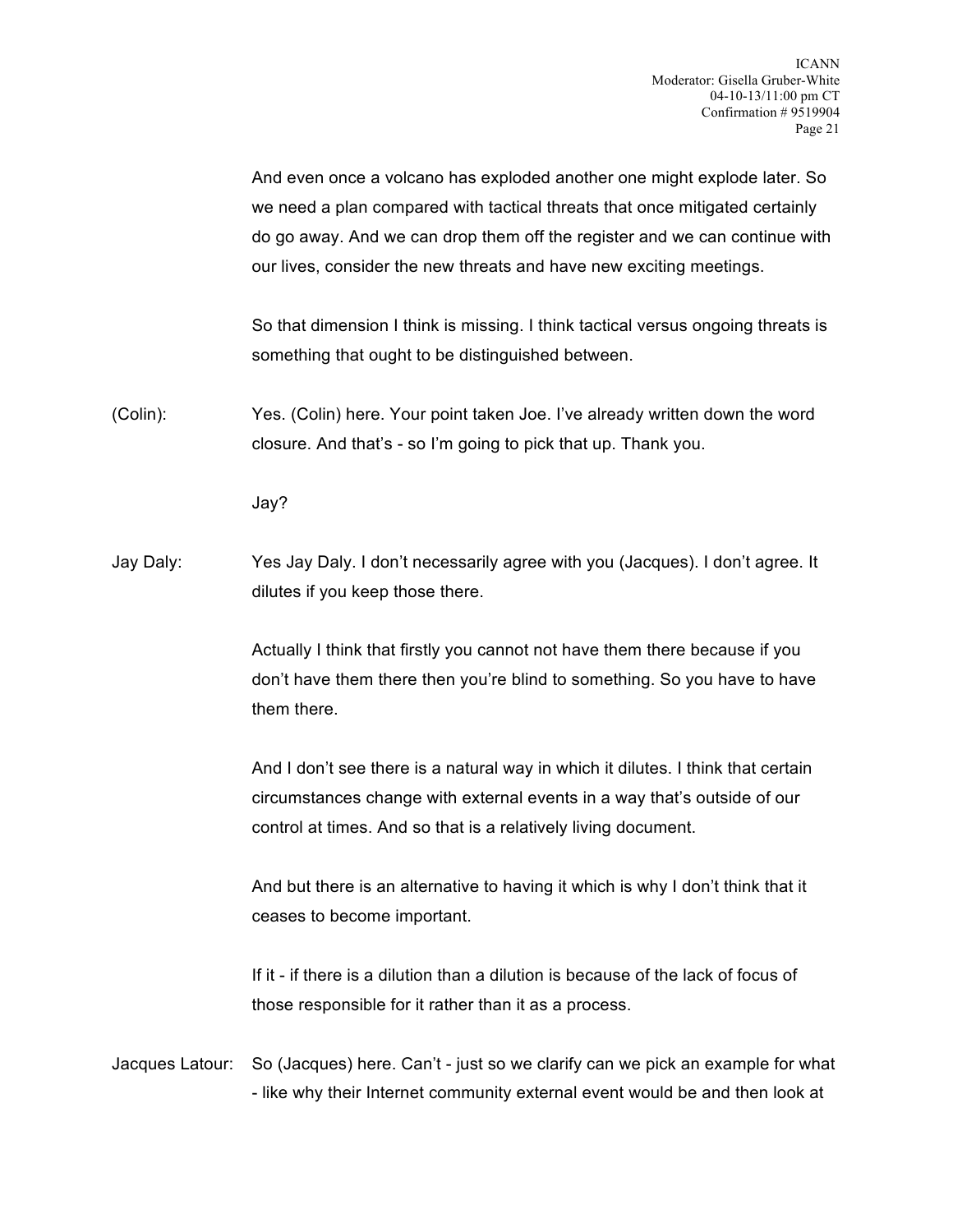the lifecycle and how long it would stay there and what ICANN staff has to do for each one of them?

And if we end up at the end of the discussion knowing that we might have thousands of risks that we need to monitor on a regular basis then they're going to need hundreds of people to monitor this and...

(Colin): Well the example that I put up here was a alternative route. If for instance say a country of policy were to block off the DNS and operate it so that would be regarded by many as damage to the Internet.

> It's an external event. What could we do about it? What could we do to mitigate the impact of that? What could we do to ensure that Web sites or other Internet resources were accessible on either side of that device?

I mean it's a bit of a mess and I don't know the answer. But I threw it up as a possibility and something which a lot of people I know have spent a lot of time trying to prevent over the last couple of decades.

Yes. I'm conscious that we've got about ten minutes. And this is the last of the three slides for the decision trees and this is the one that relates to a strategic risks.

And remembering again in our jargon here a strategic risk is something you decide to do. It's a risk associated. It's a calculated risk.

It's a - I know that there are some concerns about doing this but I'm going to do it anyway because I believe the upside outweighs the downside. And I'll do my best to mitigate the risk on the way past. So that's a - and I think we had some examples here for instance. There's a couple other things here, IDNs gTLDs and themselves and that.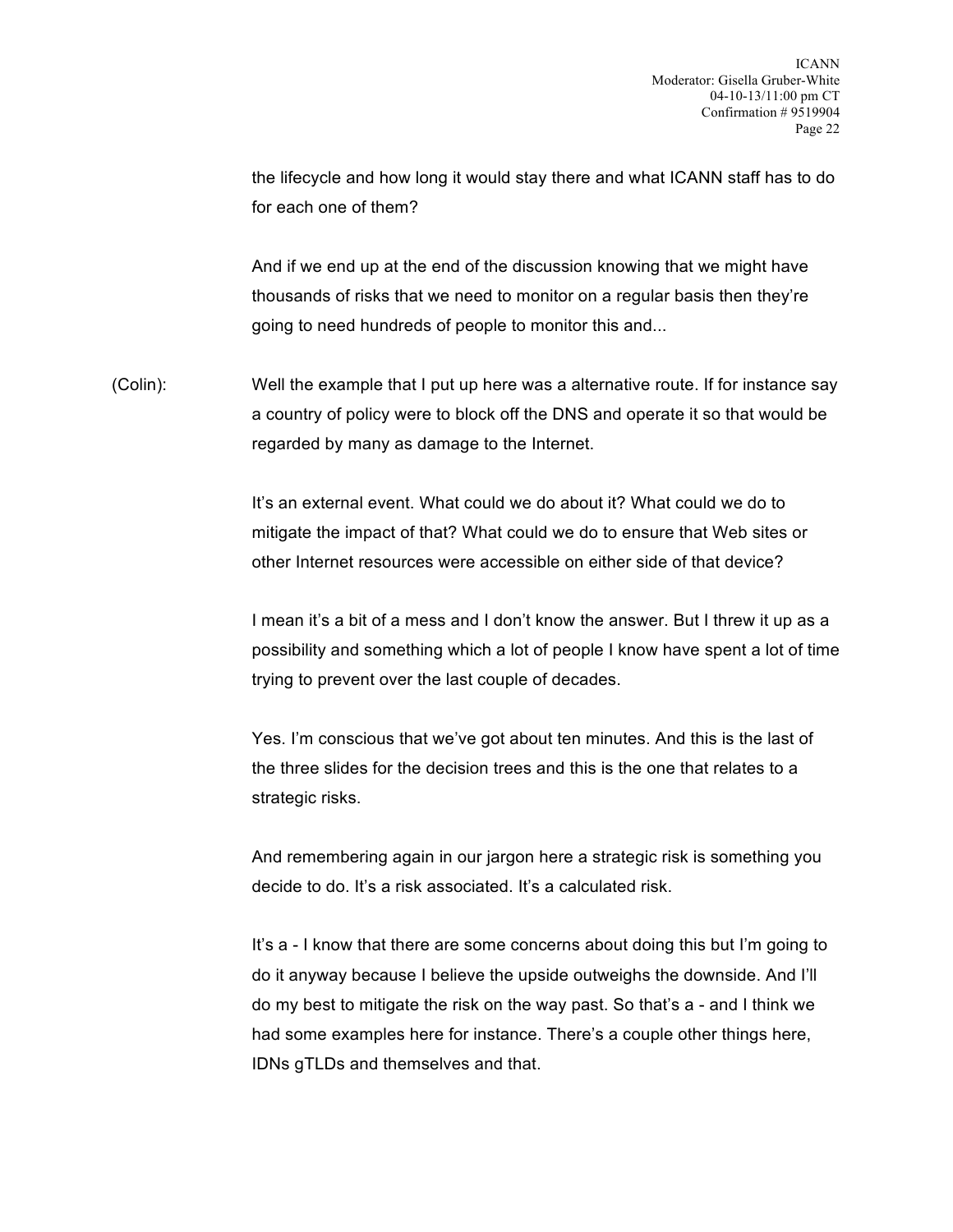So within ICANN, ICANN itself might make a strategic risk on something within icon. I'm finding it hard to think of an example and I couldn't think of one that I put on the taxonomy earlier.

But within the community for instance you might have one again by again basically changes to the (root zone) come to this sort of thing, changes in policy such as putting IDNs.

There are undeniably technical complexities and risks associated with that. (Andrew Sullivan) spent some time convincing me that I knew just about nothing about this actually. Thank you (Andrew).

Man: (Unintelligible).

(Colin): Yes I pretty much took that as well. And I don't wish to say that this is inherently risky because I don't understand it. But I'm glad that a lot of people have put a lot of effort into understanding it. And I'm glad it didn't have to be me.

> And so it's entirely appropriate that a huge amount of work is being done in this area just as it is in being done in gTLDs which again is another example of this kind of risk.

So I don't want to say gTLDs. Of course I mean gTLD expansion.

So these trees I'm just going to explain them again for those of you who like me have difficulty seeing them at that range.

They all start with a go no go decision by the ICANN board. And that is that's quite clearly ICANN board decision even for the wider Internet community stuff because we're looking at this in terms of things that the board is doing.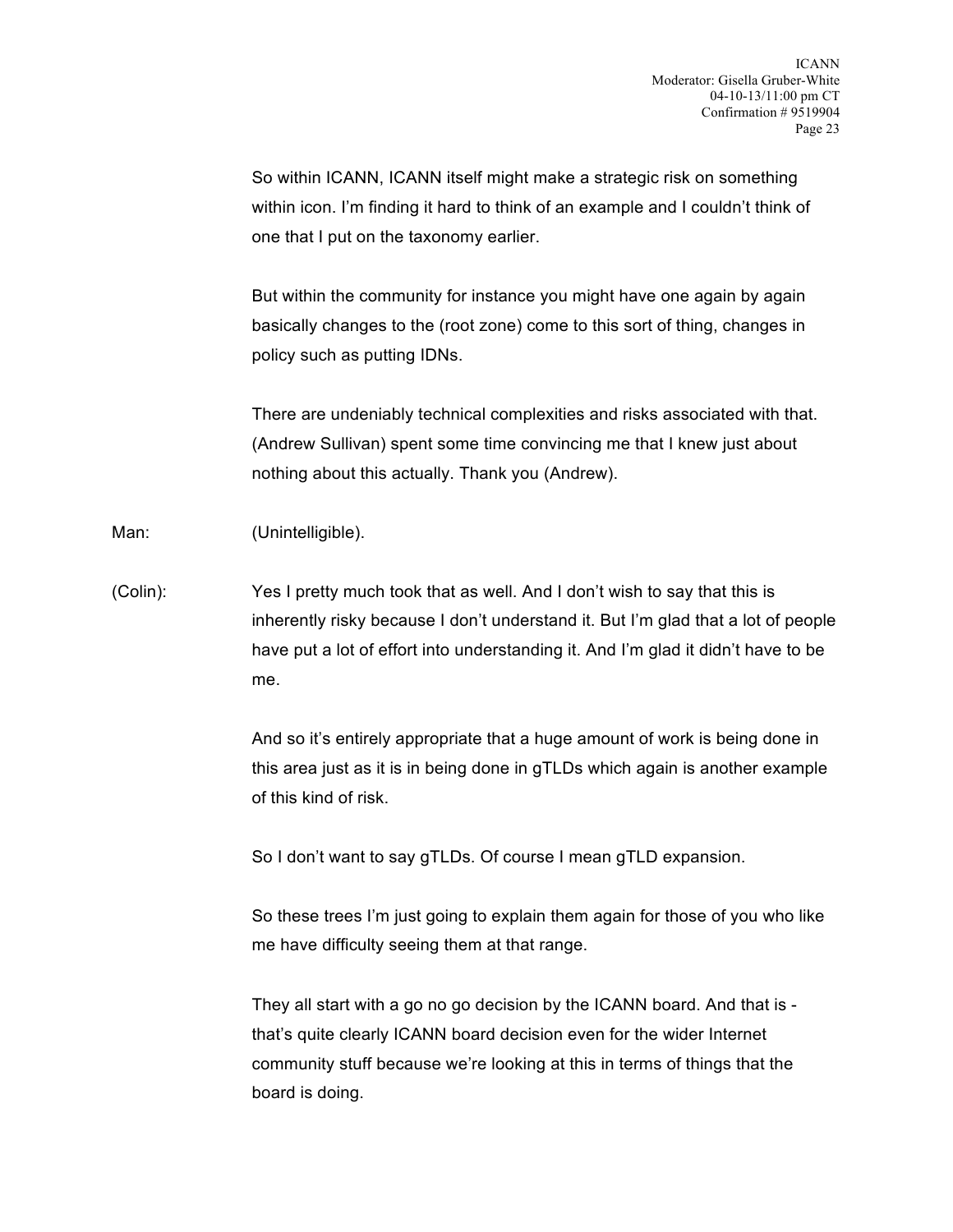So these are decisions that the board might take. So it is their decision. They may of course consult. You'd expect them to if they had a wide impact. But they're too support decisions so that's why that first box is good.

From then on you have - yes there's (service). We have a water risk over in the corner here.

From then on we pilot if we can and measure the pilot. And sometimes that's not always possible so we proceed to implementation and monitoring.

And the identity of the players varies a little. When it's wholly within ICANN's purview then ICANN does not need anybody else to assist it. Well of course it may well choose to consult depending on the impact.

And within the ICANN community services a change that will be implemented by people in this room pretty much or people who cannot be present in Beijing or their close colleagues.

Again that's something that this community would want to pilot and assess and implement.

But it's still monitored by ICANN simply because let's face it ICANN staff - no, no I'm sorry, I don't want to be flip. But it provides to ICANN staff with a way of monitoring what's going on in the whole space and reporting back to the community.

And the same is true for something that affects the wider Internet community again. It would still need to be implemented either by people in this community or in the wider Internet community.

And we've already had a conversation yes thank you, about distinguishing between those two. And I've taken away a thought on that so thank you.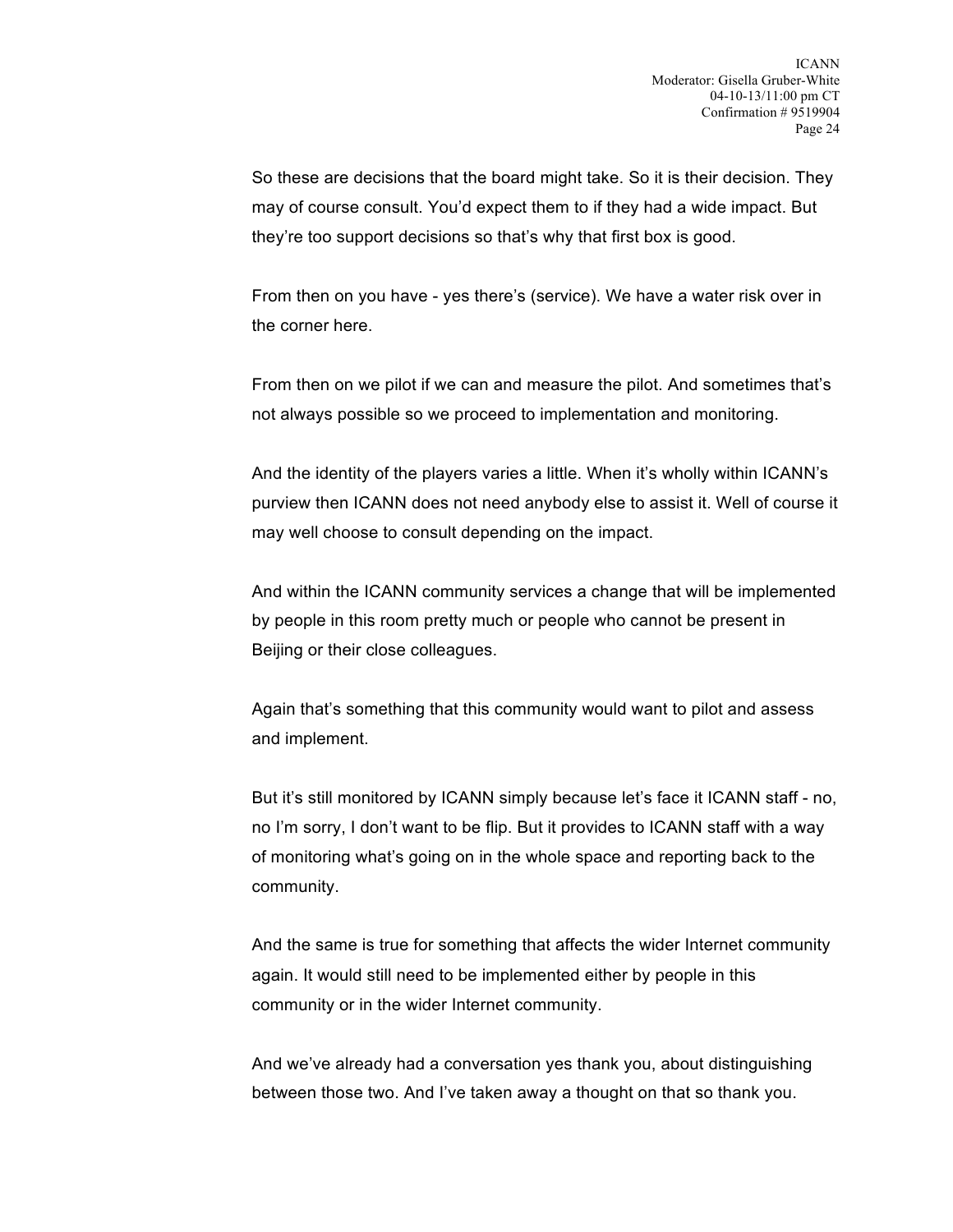But this particular risk decision tree looks different from the other two which is substantially similar and based on the ICM model because this is quite a different thing. This is saying I might be going to do something. What would be the impact if I did that? What would be the downside? What would be the risk?

I really quite like to do it but I'm not sure that it's safe. Then this is a process to get through that step.

Once of course the decision has been made and we're into implementation the arrow proceeds up to the right-hand side and it becomes what are the other kinds of risks just to be managed and monitored.

Comments (Bill)?

Bill Manning: This is not a comment. This is an apology because I have to go to another event. I do want to thank you all very much for your inputs so please continue. Thanks for your good work.

> And for the members of the working group who are here we'll have a little work to do once this is over but we can do that off-line. Thanks again. Go on.

(Colin): Thank you (Bill).

Yes well if I'm not - if nobody wants to make any comments on this that was really the last slide I wanted to invite comment on. And so we'll hand this over to Mikey. Oh no, I have one?

Man: Yes just to check if I'm getting right what you're trying to get across.

If you look at the lowest category here are these risks that are caused by strategic decision of the ICANN board that can only be controlled by the wider Internet community but that has direct impact on ICANN the organization?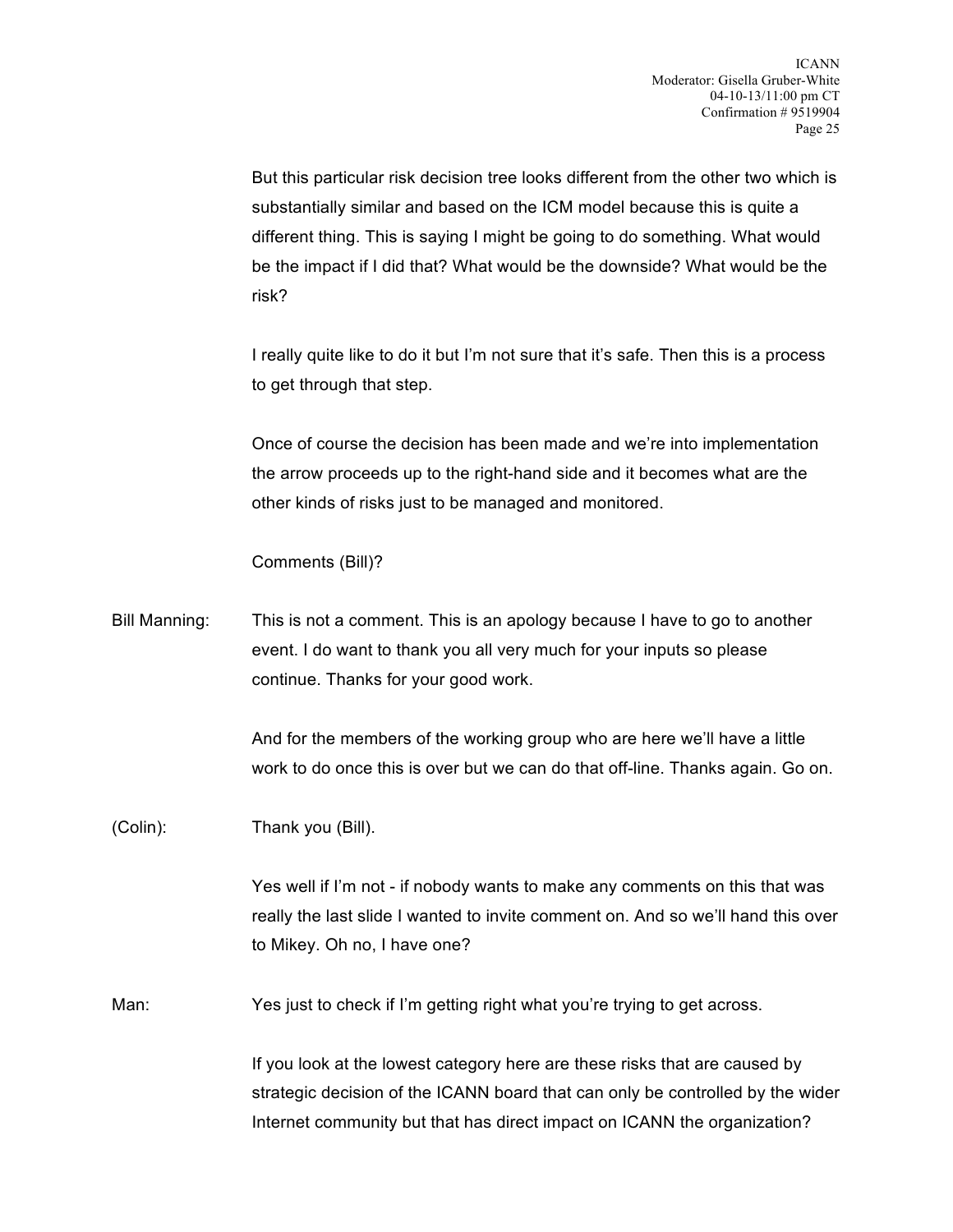- (Colin): These are risks that are caused if you like by a decision of the ICANN board would have a wide impact on the entire community and the entire community would need to control. But it's a hypothetical that you can come up with examples that would fit that.
- Man: But it's in the framework because it also causes risks for ICANN the organization?
- (Colin): Yes because it is within ICANN's purview whether or not it takes that decision to incur risk.
- Man: Okay.
- (Colin): And, you know, gTLD expansion is probably the prima face example.

Richard Westlake:Richard here. Can I just say I can see that you're not convinced? One of the things that we would very much appreciate over the next period now and the final slide for those of you didn't see it and haven't seen it is we don't expect everybody to come up with everything in this room.

> Over the next fortnight in particular we would very much appreciate any comments, thoughts and critical feedback as well as any other supporting feedback.

One of the things we've said all morning is the important thing is to hear from people who don't agree with you.

We want to hear the challenges. We want to hear where you see the flaws in what we've put forward or where there are gaps in terms of the explanation.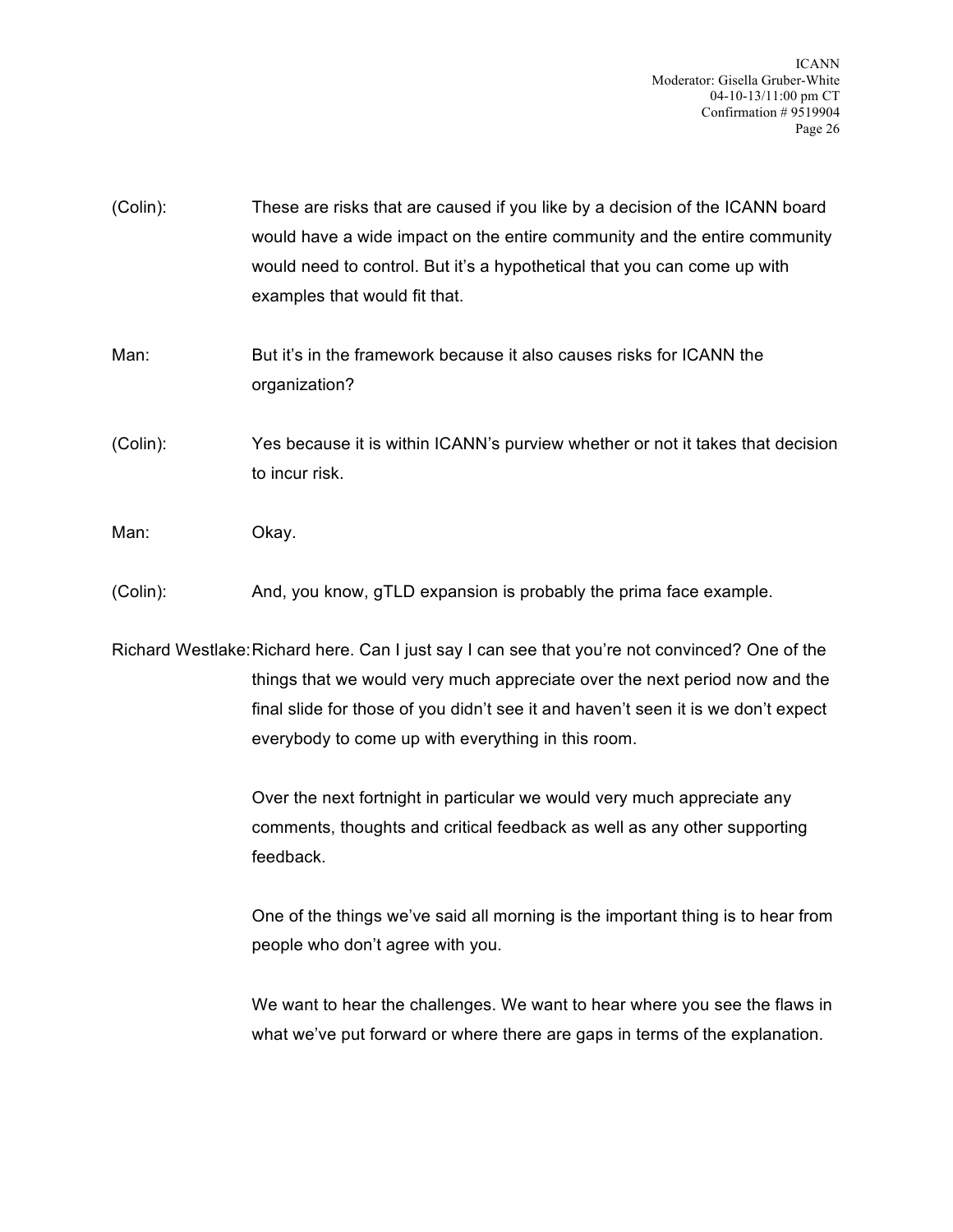(Rolif May): I wasn't - sorry, this is (Rolif May) from (.NL). I'm a member of the working group. I wasn't unconvinced because I think that the new gTLD program is an example of strategic decisions that can go anywhere in this diagram.

Man: (Unintelligible).

- (Rolif May): Everywhere is better. Yes thank you because the risks are directly controlled by ICANN decisions and not by the Internet community at large and not by the ICANN community but by just ICANN the organization. And the risks are within the scope of the ICANN community. And I think there are risks that are outside the scope.
- (Colin): Yes I think the reason we use this as use gTLD as an example in this space is because the - it potentially involves people outside even the ICANN community in changing their behaviors and possibly changing their technical arrangements in order to make this thing work.

And some of the risks that have been calling out SSR or the other day for instance would be an example of that or CA that (SAC) 57 I think was the name of it.

Man: Yes if you take the last slide again please.

(Colin): This one?

Man: Yes. So there's a decision taken by the ICANN board.

(Colin): Yes.

Man: A goal. And then you expect some implementation by the wider community.

Can you explain the gTLD example? What is the implementation done by the wider community?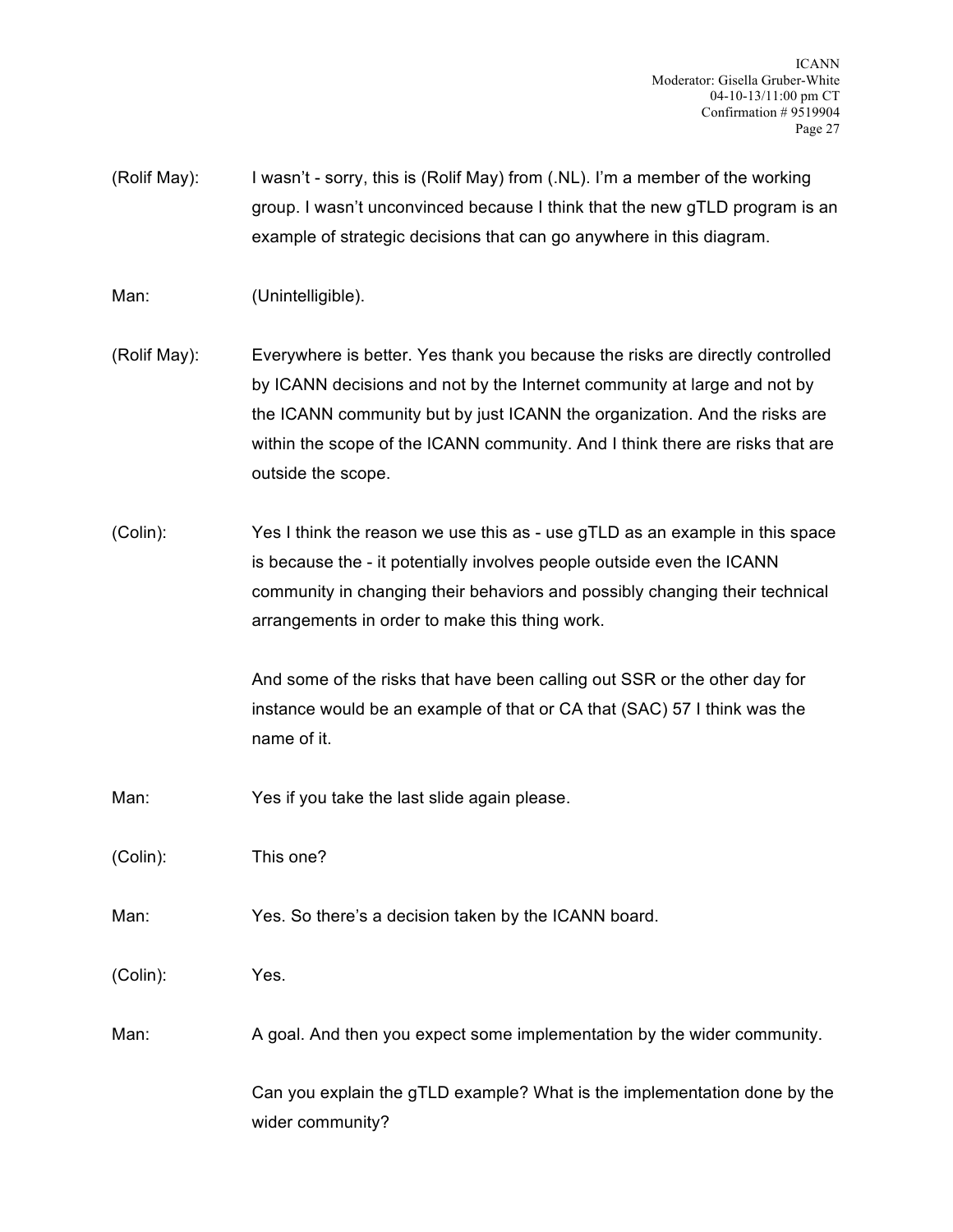| (Colin): | Yes let's take the gTLD example. The ICANN community who are the orange<br>boxes on this model, the root servers operators are very much the members<br>of the ICANN community and as such would be expected to participate in that<br>implementation. |
|----------|--------------------------------------------------------------------------------------------------------------------------------------------------------------------------------------------------------------------------------------------------------|
| Man:     | Yes but the wider community, I mean the root server community, that's part of<br>the middle, the ICANN community.                                                                                                                                      |
| (Colin): | Yes.                                                                                                                                                                                                                                                   |
| Man:     | And I assume that you mean that you mean that the new gTL owners or the -<br>those who will have the new gTLDs, they're also part of the ICANN<br>community.                                                                                           |
|          | So but I'm asking about the low one                                                                                                                                                                                                                    |
| (Colin): | Yes.                                                                                                                                                                                                                                                   |
| Man:     | the wider community. What implementations do you expect there?                                                                                                                                                                                         |
| (Colin): | Well I would imagine that they would have to do but that's not the point of the<br>risk model as such. But there are risks that we know that are being discussed<br>in connection with new gTLDs.                                                      |
| Man:     | Okay.                                                                                                                                                                                                                                                  |
| (Colin): | And it's not up to me. I'm not qualified to assist them. But we - (SAC) 57 was<br>an example where there were impacts across a wider community.                                                                                                        |
| Man:     | Yes but that is nothing that you expect the wider community to implement.<br>That is rather some uncontrolled risk that affects members of the wider                                                                                                   |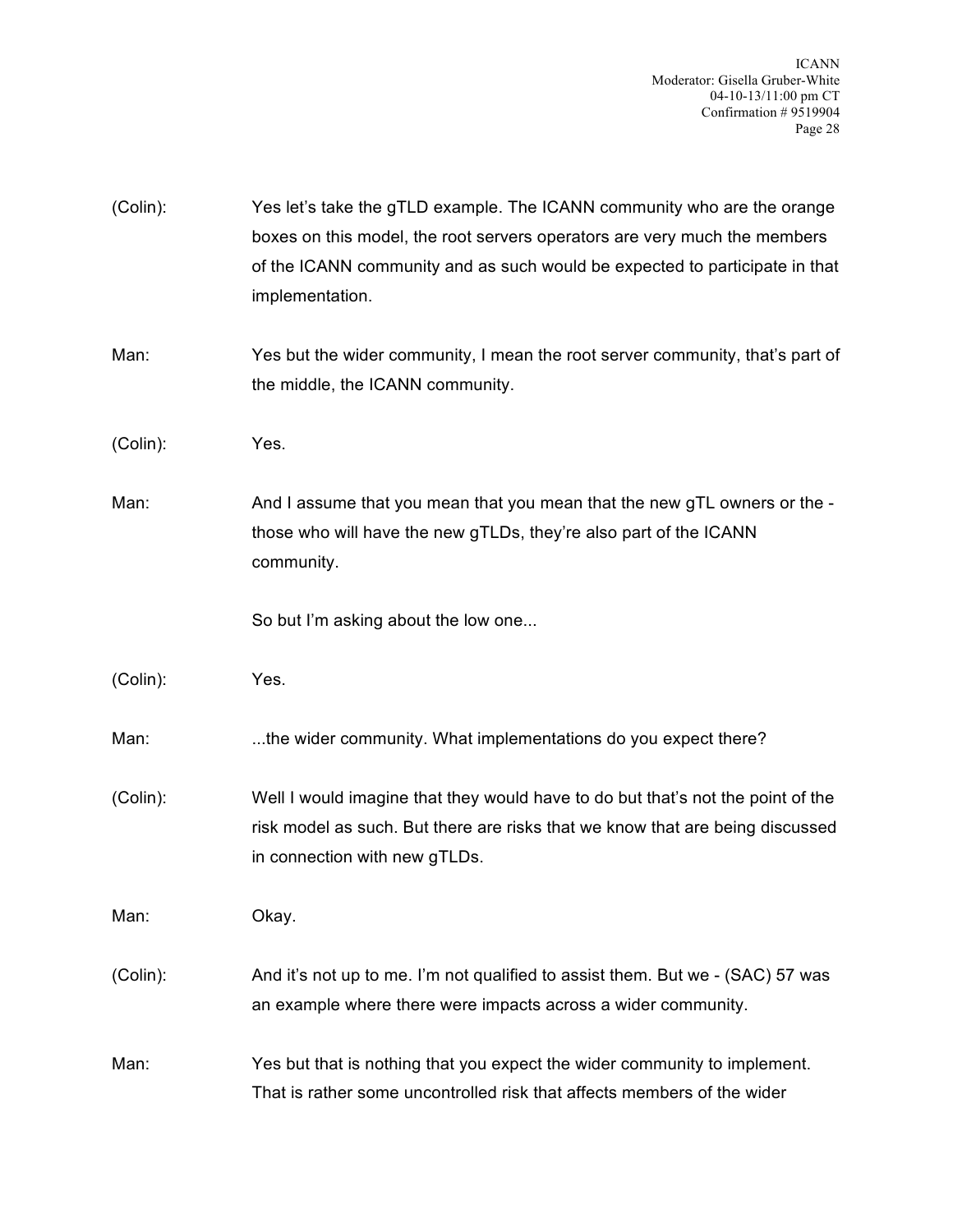community. They cannot control because that is something which someone else taken the position of, ICANN has taken the position.

But I don't understand what you say would fit into the lower one.

ICANN has taken the decision but someone else is outside the ICANN community is implementing. So what is your example?

(Colin): I'm seeing Jim waving. Is this the same point Jim? Thank you.

Jim Galvin: So Jim Galvin. Perhaps this example would serve the purpose. The string's longer than three characters. So the issue that was first introduced, you know, when .dotinfo in particular launched back in 2001 so that's something which certainly affects the broader community.

> You needed browsers and the rest of the infrastructure to be able to extract accept strings longer than three characters. And this we still today have issues with applications and services that don't take strings longer than three characters and we still see it. So there's an example of something where the wider community has initiative that they have to deal with and as a result of decisions that have been made.

(Colin): Okay. Joe?

Joe Abley: So that is in fact - Joe Abley. That was the same example I was going to give.

And I think to explain the colors of the boxes it's something - it's a risk for the wider community that can be identified because there's no mechanism to allow our - the wider community and to give them work to do.

But at the same time they can be monitored by staff. They can be monitored by the ICANN community. Communications can be done so an impact can be made on those risks and those risks can be mitigated without having a direct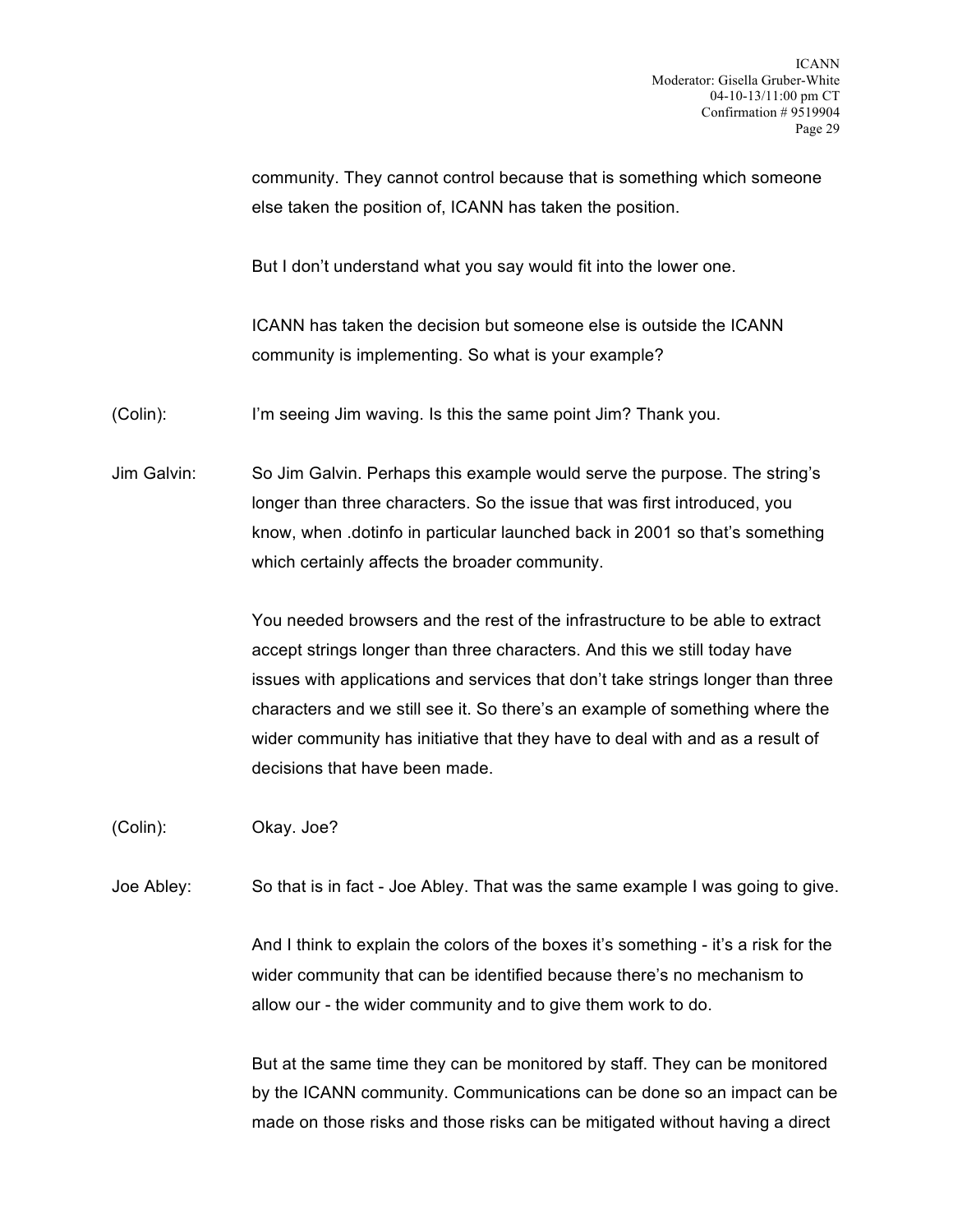channel to those people it's - which I think explains the color as well as the this next separation of the slides there.

Man: Yes I think it's hard to consider to be implementation but rather to reduce a risk and problems.

- Man: Yes.
- Man: Okay.
- (Colin): But thank you. And Jay?

Jay Daly: Thanks, Jay Daly. Let me give you a good example then from concurrent things.

> With the new gTLDs we have the risk of X509 certificates that have been issued for what people thought were just random strings with dots in that we know are now going to become real domain names okay?

> That has required mitigation in the wider Internet community which in this case has been the CAM browser forum who have come to their own firm work around this with some help from ICANN. And they have been set out a mitigation strategy there.

Now if we look at that and we go back to the point I made earlier, the middle one is really the ICANN consensus rather than just our ICANN community we note that that's a decision that was not made within the ICANN consensus.

It was a decision made by an independent body outside of the ICANN consensus and it was the mitigation of a risk that affected all of us in that way. Is that a good example?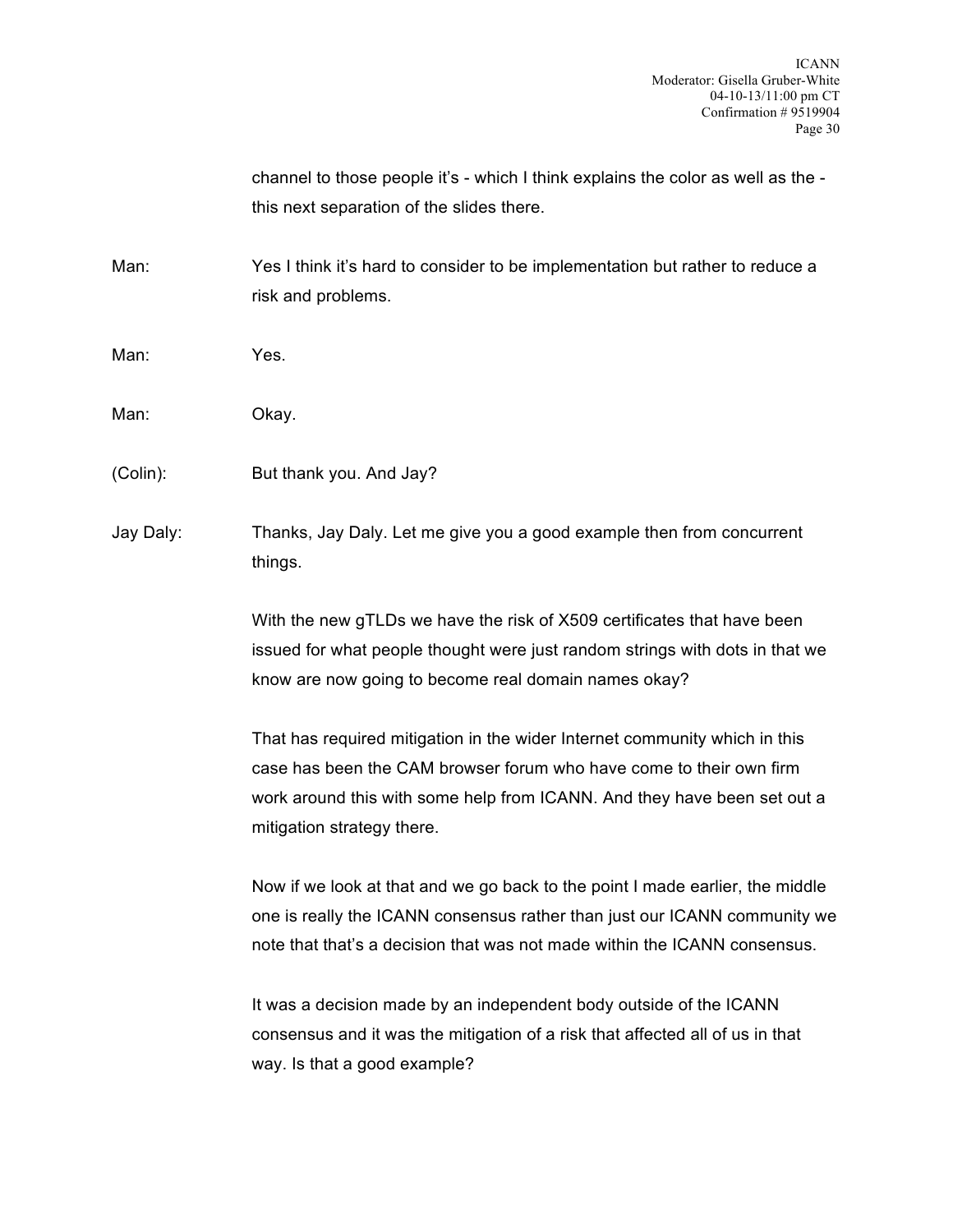(Colin): Thank you Jay. I have Olivier and I think we're actually going to have to cut it off soon after that otherwise there won't be any time left. So thank you Olivier?

Olivier Crepin-LeBlond: Thank you. Olivier Crepin-LeBlond for the transcript record. The reason why I was picky with the colors earlier was specifically actually because of the ambiguity with regards to the bottom box.

> I've heard some understanding that for some people it meant that mitigation and implementation would be done by the wider community.

But since the box is orange I would've thought that this is the ICANN community that is dealing with the implementation and the piloting and the assessment and the risk itself would affect the wider Internet community. But it's just not clear the way that it's described there.

Richard Westlake:Olivier I think Richard here. I think you have spotted it exactly right that in fact the processes are for response and mitigation are identical so which box it classifies into is probably of lesser importance.

> But I think in terms of considering trying to categorize what types of risk it's useful to do that thinking and to (unintelligible). Thank you.

(Colin): Patrick?

Patrick Jones: Yes it's (sophisticated that figure). I like the work ICANN consensus.

(Colin): Okay.

Patrick Jones: What I think is important though is that we also pick those words very carefully so it's not only the PDPs because we in outside for example have our own process for how to reach consensus. And we have the ability to give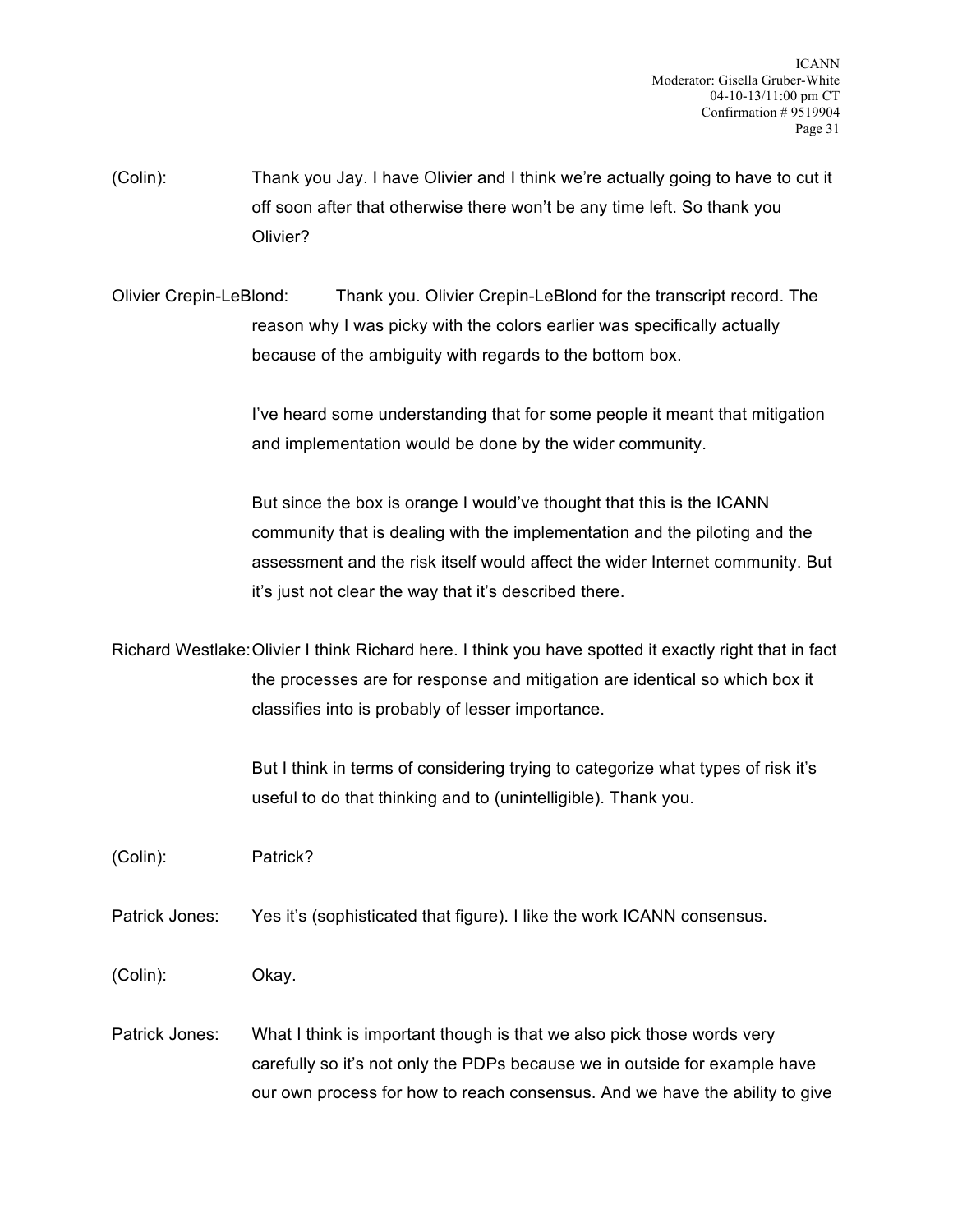recommendations to anyone to whoever we direct our recommendation which could be also parties outside the ICANN community.

So the word consensus okay so I think it must be include every kind of consensus building process within ICANN, not only the PDPs.

(Colin): Thank you Patrick, that's a point well taken.

I think at this stage we're going to need to cut over from a time perspective and hand this meeting back to Mikey for it was very kind of you to let us steal most of your meeting Mikey. And I think we should probably give you the last part that.

Richard Westlake:And on - Richard Westlake here. And on behalf of Westlake can I say thank you to everybody to Mikey for his generosity and to everybody in the room and who's also been coming in remotely for your participation for very helpful comments, feedback questions and some very challenging thoughts for us to take away. So thank you all very much indeed.

Mikey O'Connor: Thanks folk. This is Mikey. I'm not functioning with my usual array of nine screens so Patrick if you could keep an eye on the queue if anybody wants to jump in and from the queue on this one that would be really helpful.

Man: (Unintelligible).

Mikey O'Connor: Well I have another job for you but that'll get there in a minute.

Just to sort of lay out it's 11 minutes after the hour, we need to be out of here by 12:30 sharp for a GAC meeting. And the GAC does not do well when we disrupt their schedule. So we're going to get out of here about ten minutes before that.

So we've got about ten minutes to just visit for a second.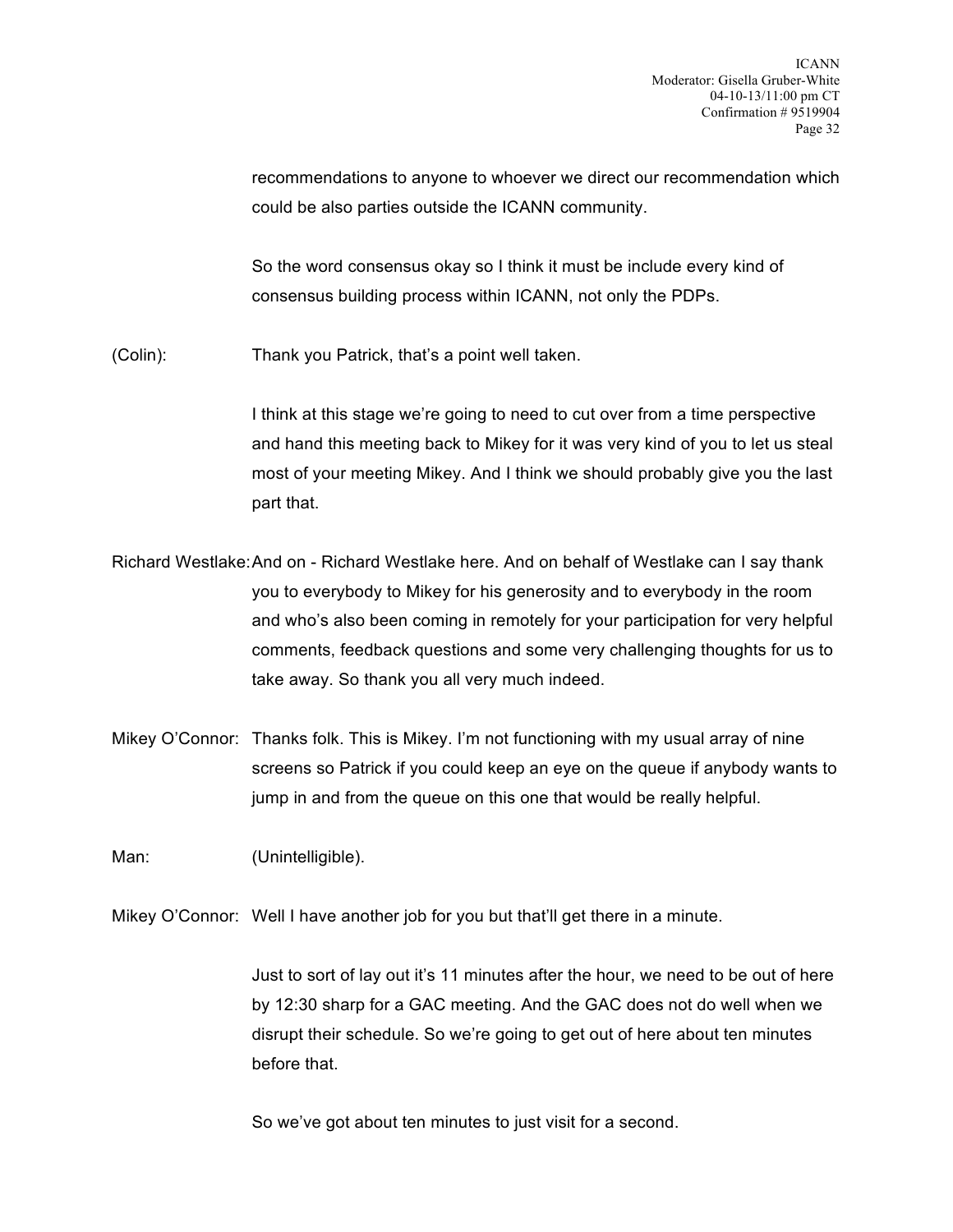Let me throw up a few ideas and just, you know, especially looking at the cochairs but the rest of you in the DSSA as well.

It seems to me that the DSSA has been in a sort of an active status between the Toronto meeting and in this one. And it seems as though there's the possibility of sort of waking us up from deep slumber to perhaps restless sleep to help...

Woman: (Unintelligible).

Mikey O'Connor: Yes. It's, you know, it's kind of I live in the place that has those. That's exactly what I was thinking.

> To help with a lot of - I mean you've gotten a sense I think you also in the Westlake Group that there are group of people here who can contribute a lot to the work that you're doing.

> And it dawns on me that maybe we could make ourselves available not every week for an hour but on a periodic basis to go through your work in a little bit smaller chunks so we're not doing the whole thing at once and help with some of this refinement. That's one idea to throw out there.

It's not necessary but it does present some interesting sort of scope issues that, you know, would need to get sorted out with the board working group. But we can certainly do that.

On the other hand I don't think -- this is me speaking personally and we'll need to check with the rest of the co-chairs -- I don't think it's a real good idea for us to go into the full bore work that we were planning.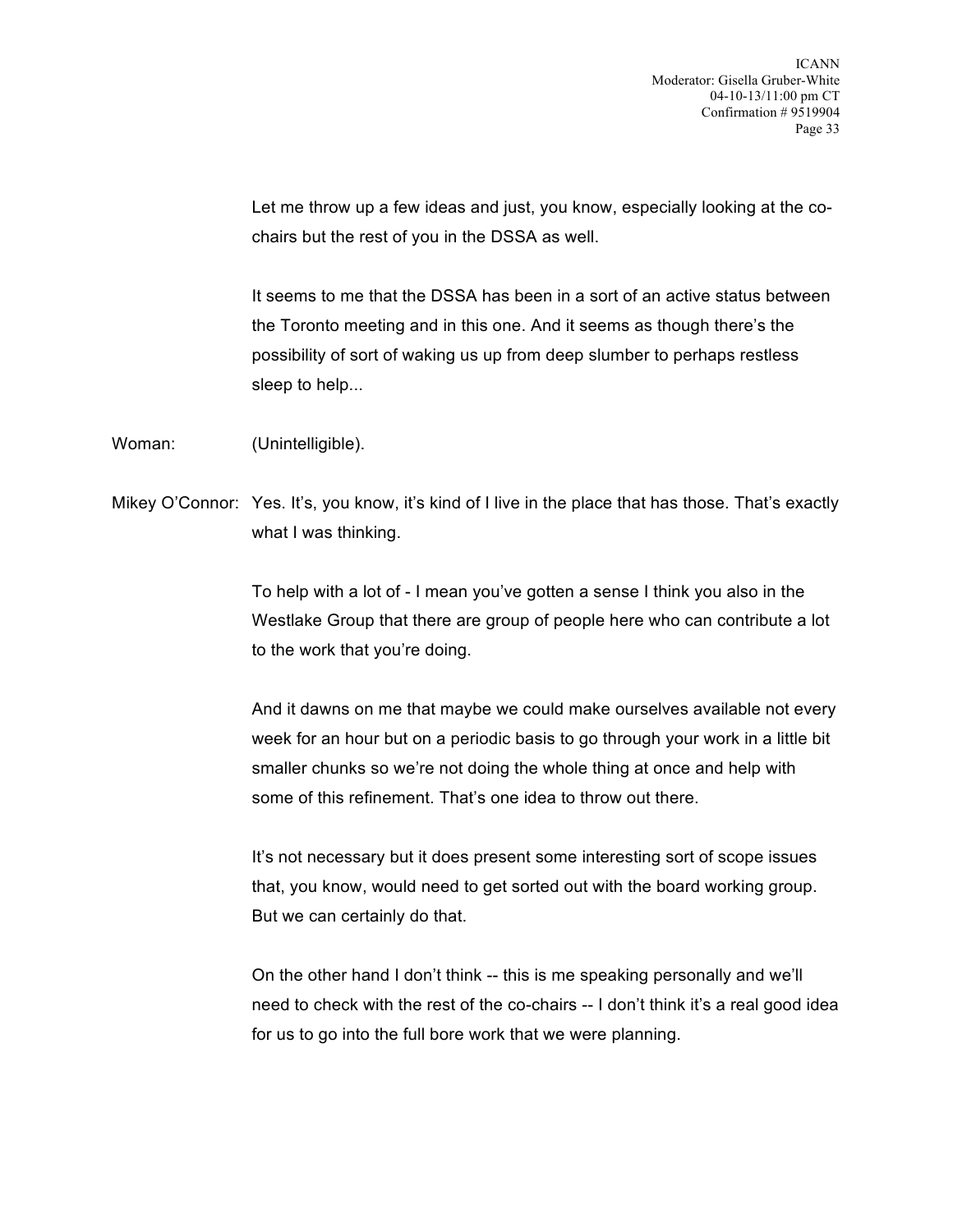We sort of need to figure out where we fit in the process that's being described. It's seeming to me that that description isn't clear enough yet to give us direction on what we should do.

Those are sort of the two observations I've got. I'd like to throw it out real quick. We've only got about five minutes. Any ideas from the rest of the group Jim? Go ahead.

Jim Galvin: So Jim Galvin. The question I would ask before we talk about how quickly we might need to do something is what exactly is it that we're going to do?

> I mean I'd rather focus on that question and then we can figure out the mechanics of logistics of meeting to accomplish that.

Mikey O'Connor: Yes. Good point.

Anybody else got any immediate reactions? You know I'm sort of winging it here. Usually we have an agenda and a bunch of stuff and we haven't got much time so I don't want to beat this to death. But if people have any reaction on any short-term - oh Julie go ahead.

Julie Hammer: Julie Hammer. Yes I guess it's tied up with where we fit is quite closely linked to where Richard and (Colin) are going to be taking their next segment of work.

> And I didn't want to prolong the last session but I wondered if you'd permit me to just express the view of my response to the work presented. I feel very comfortable with it. I think it's a really well thought through framework.

But I guess I would be very keen yet to see it flushed out with a lot more detail and the sort of detail that we've been sort of going over in part that basically that who's doing what, when are they doing it, how often are they doing it supported by what tools. Because to have a really workable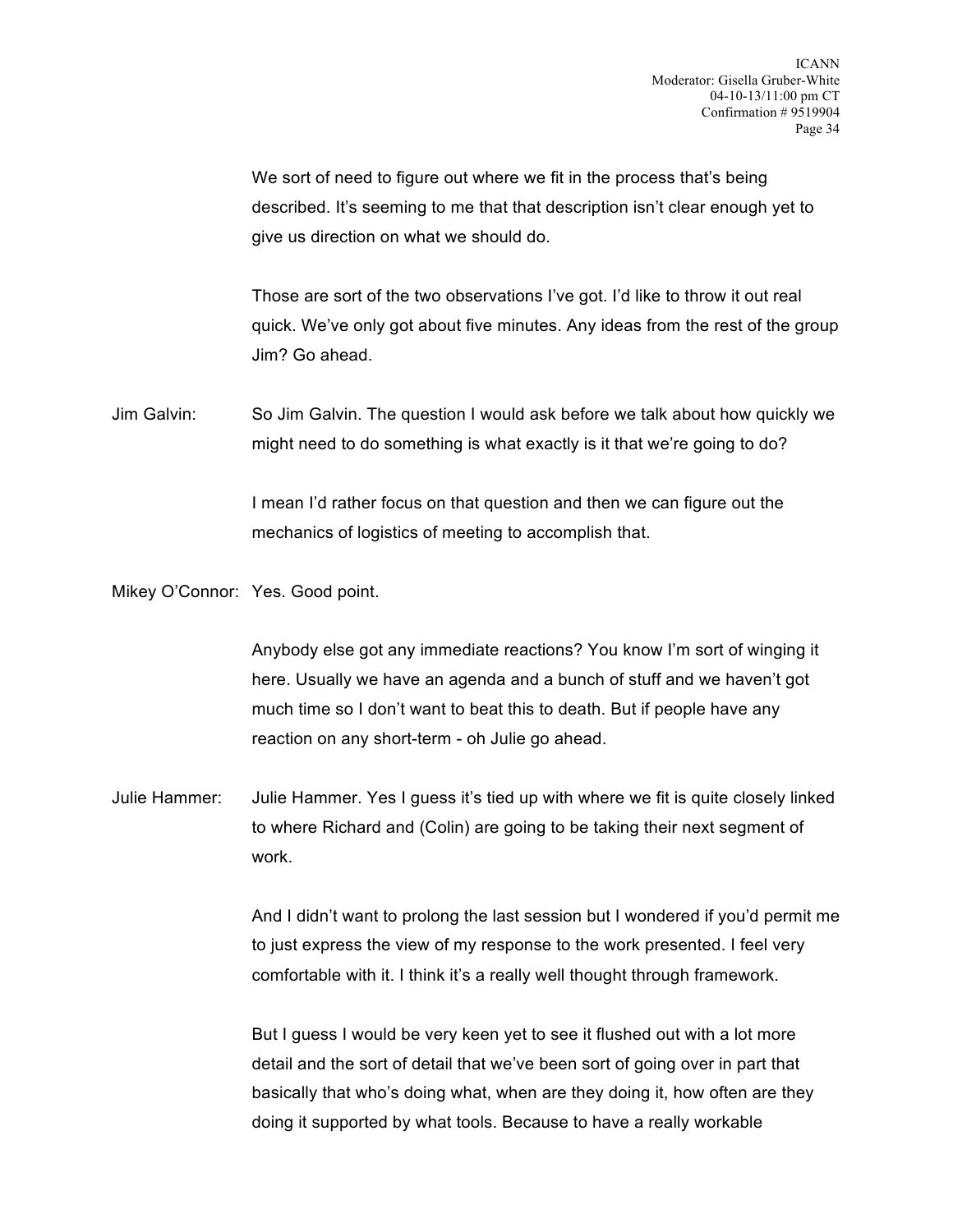framework and I think you do need that level of detail. Otherwise it's just an abstraction.

And even right up front we haven't yet -- and I'm not sure how clearly I made this point before -- possibly not clearly enough -- we haven't yet worked out how do we even upfront identify the risks and then classify it before we get into the assessment?

And I think where the DSSO working group has been working is in the assessment area which we all understand and have been coming up with tools to support that process.

So just I say that everything that has been done is valuable work to be brought into the model that the model, the framework rather is a lot bigger than that but to be really able to move forward we need quite a substantial amount more flesh on the bone.

Richard Westlake:Mikey can I perhaps respond? Richard here?

Mikey O'Connor: Absolutely.

Richard Westlake:Thank you. Julie thank you for that. That's exactly where we're heading to now because I said right at the front our aim is to produce something that is actionable.

> And I think your point about where the DSSO working group has been working is absolutely in terms of what we said at the start we are not the technical experts. It's not for us to try to do identify and categorize. There are far smarter people in this room to do that particularly at the technical level.

> What we do do though want to do is to make sure that when we provide this process of the who, when, what and how often we've got tools we're doing it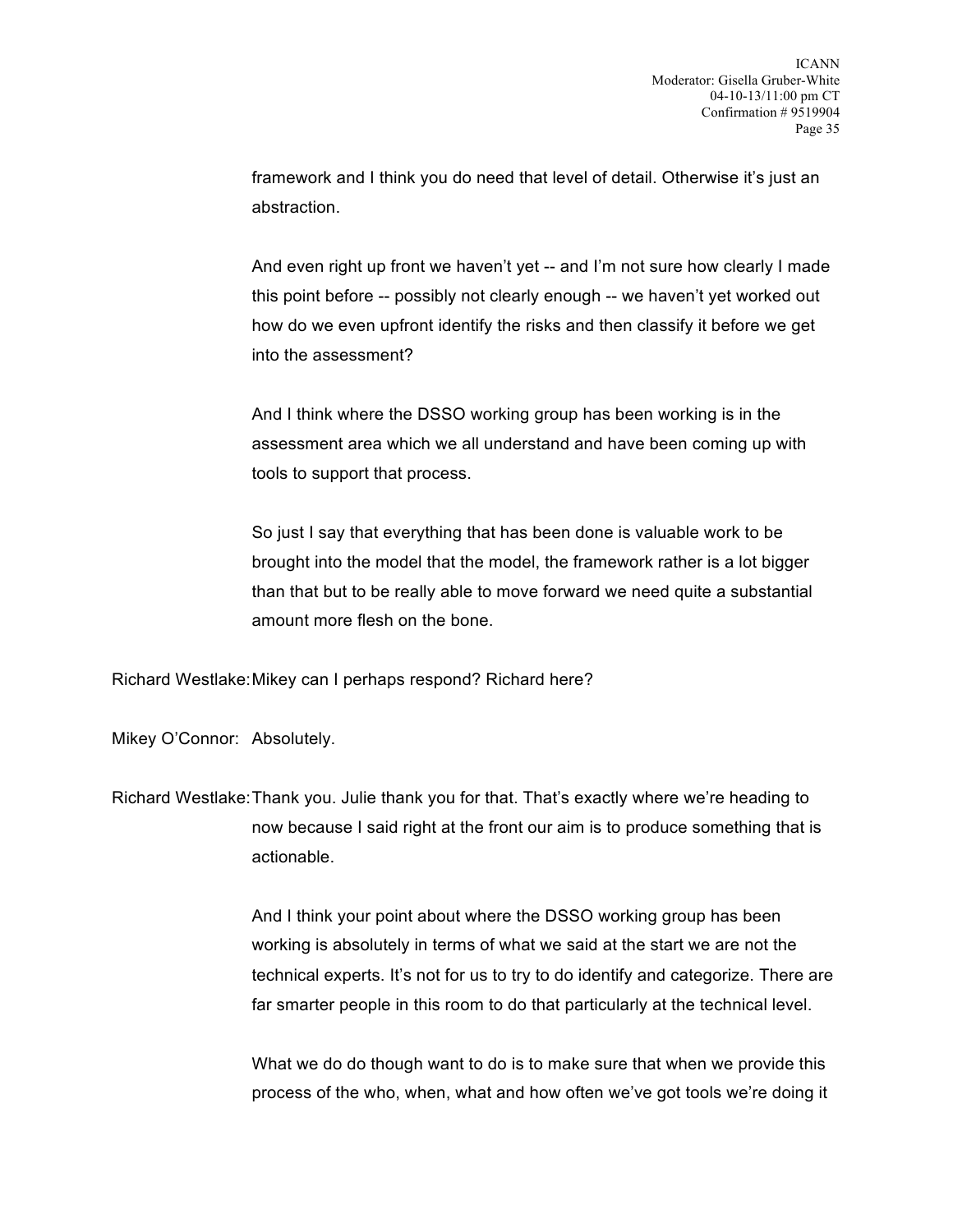to allow people to catch not just the technical risks but also the other categories as well.

Mikey O'Connor: I'm sort of looking around the room for any other reactions. We are getting really close to the end. Oh go ahead Olivier.

Olivier Crepin-LeBlond: Thank you very much Mikey. It's Olivier Crepin-LeBlond for the transcript. I echo Julie's comments. I'd like to see it go - I like the wireframe that we have at the moment and I'd like to see it texturized.

Mikey O'Connor: Cheryl?

Cheryl Langdon-Orr: Thanks, Cheryl Langdon-Orr for the record. I think I want to come back to Jim's focus just for a minute. And if I've got it right what I'm hearing is whilst we - as we come out of our (sleep) and restful slumber -- some of us do (it late) and I stated my (headache right) -- and we're looking at what we are now doing and therefore how we will or will not convene and all that logistics stuff we need to know why we're doing that.

> The original intention was obviously to wait and see what was going on with this piece of work. And now we have a far better further understanding of that. And thank you for that. And thank you in advance for what will be happening in the near future.

> But we had thought about a specific deep dive exercise which was sort of a proof of concept of some of the tools and things like that.

I don't believe we're ready to do that yet. Can I put that on the table for our team? I don't think that's the path I would like to go in the near future, haven't discussed with anyone else.

What we probably do need to do is make ourselves or a subset of ourselves able to interact with your next development phase between now and Durban.